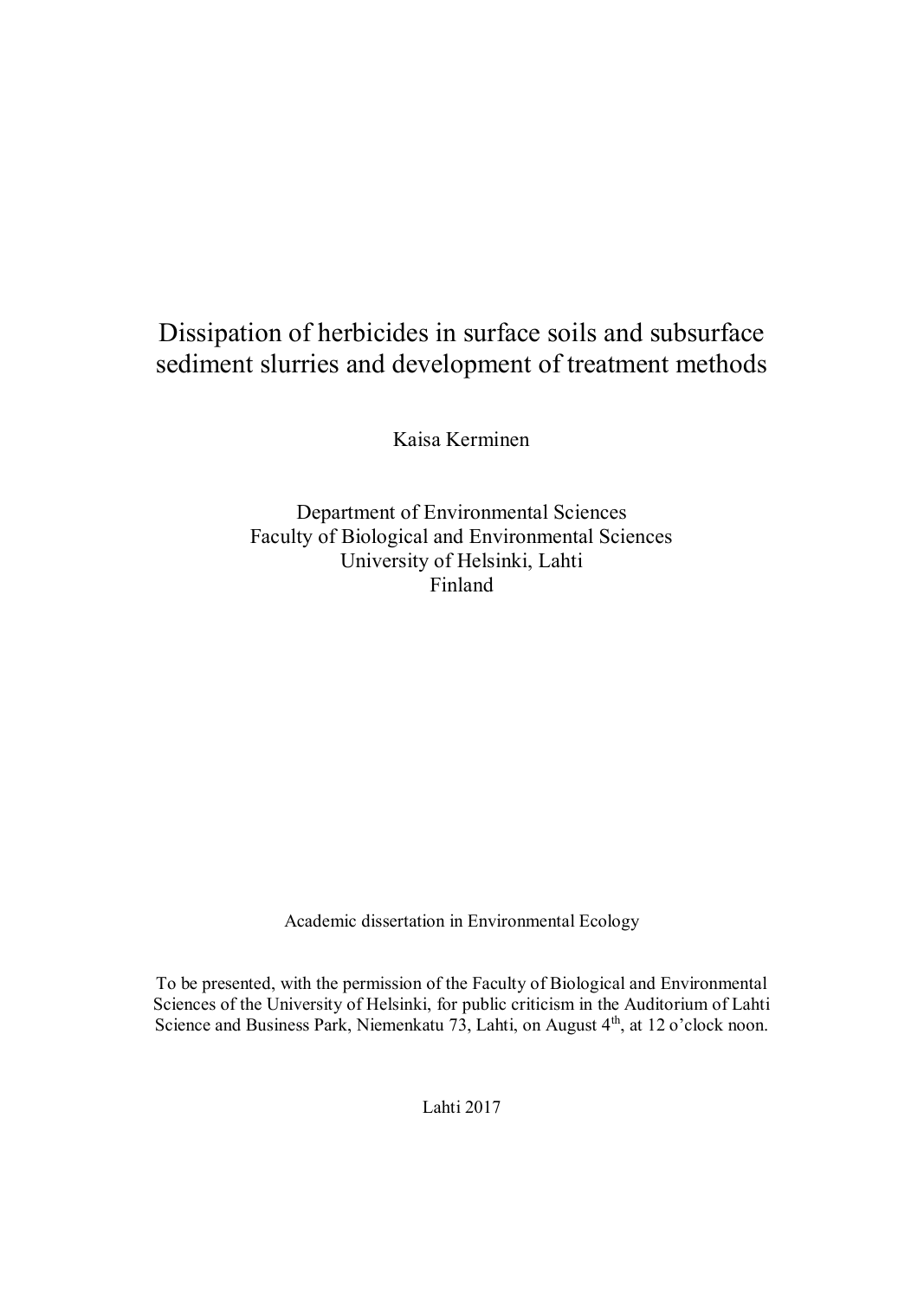Supervisor Docent Merja Kontro Department of Environmental Sciences University of Helsinki Lahti, Finland

Reviewers Professor Prosun Bhattacharya School of Architecture and Built Environment Department of Sustainable Development, Environmental Sciences and Engineering KTH Royal Institute of Technology Stockholm, Sweden

> Ph.D. Marja Tuomela Faculty of Agriculture and Forestry Department of Food and Environmental Sciences Division of Microbiology and Biotechnology University of Helsinki Helsinki, Finland

Opponent Professor Olli Tuovinen Department of Microbiology The Ohio State University Columbus, Ohio, USA

ISBN 978-951-51-3530-8 (paperback) ISBN 978-951-51-3531-5 (PDF) ISSN 1799-0580

Unigrafia Helsinki 2017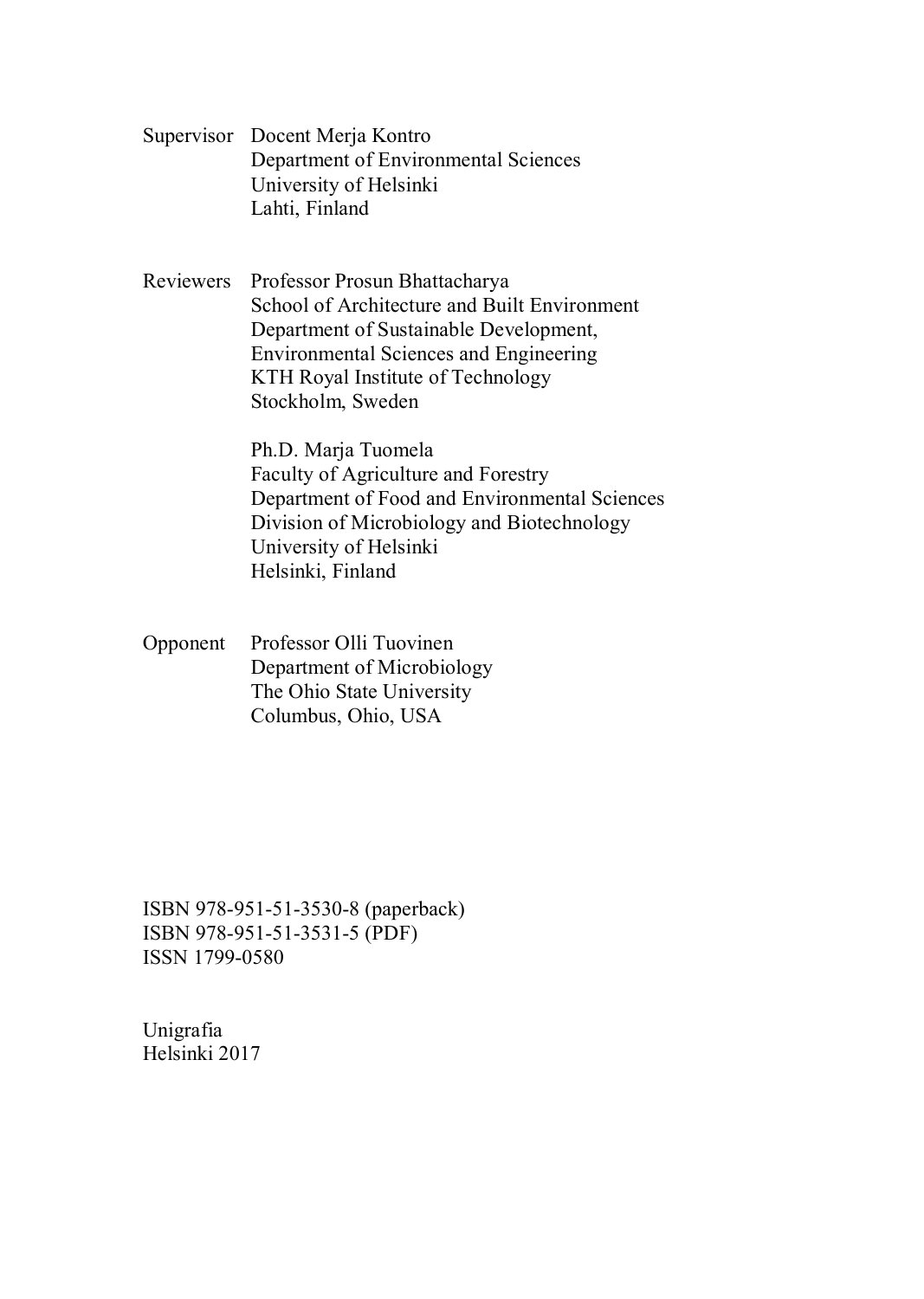# **CONTENTS**

ABSTRACT

TIIVISTELMÄ

LIST OF ORIGINAL PAPERS

# THE AUTHOR'S CONTRIBUTION

# ABBREVIATIONS

| 1. INTRODUCTION                                                            | 5              |
|----------------------------------------------------------------------------|----------------|
| 1.1 Pesticides and their occurrence in environment                         | 5              |
| 1.2 Triazine and benzonitrile herbicides and degradation products          | 5              |
| 1.3 Environmental fate of pesticides                                       | $\overline{7}$ |
| Sorption                                                                   | $\overline{7}$ |
| Degradation                                                                | $\overline{7}$ |
| 1.4 Remediation                                                            | 9              |
| 2. AIMS OF THE STUDY                                                       | 10             |
| 3. MATERIALS AND METHODS                                                   | 11             |
| 3.1 Surface soils, subsurface sediments and groundwater                    | 11             |
| 3.2 Design of the experiments                                              | 12             |
| 3.3 Chemical, physical and microbiological analyses                        | 14             |
| Analyses of pesticides                                                     | 14             |
| 3.4 Calculations and statistical analyses                                  | 16             |
| <b>4. RESULTS AND DISCUSSION</b>                                           | 17             |
| 4.1 Atrazine and terbutryn dissipation in boreal surface soils             | 17             |
| 4.2 Effect of zero valent iron and organic matter mixture on atrazine, DEA |                |
| and BAM in subsurface sediment - water systems                             | 19             |
| 4.3 Effects of sonication on atrazine dissipation                          | 20             |
| 4.4 Use of surfactant in atrazine remediation                              | 22             |
| 4.5 Organic matter additions to sediment slurries                          | 23             |
| 4.6 Microbial degradation                                                  | 23             |
| 5. CONCLUSIONS                                                             | 24             |
| <b>6. ACKNOWLEDGEMENTS</b>                                                 | 25             |
| 7. REFERENCES                                                              | 26             |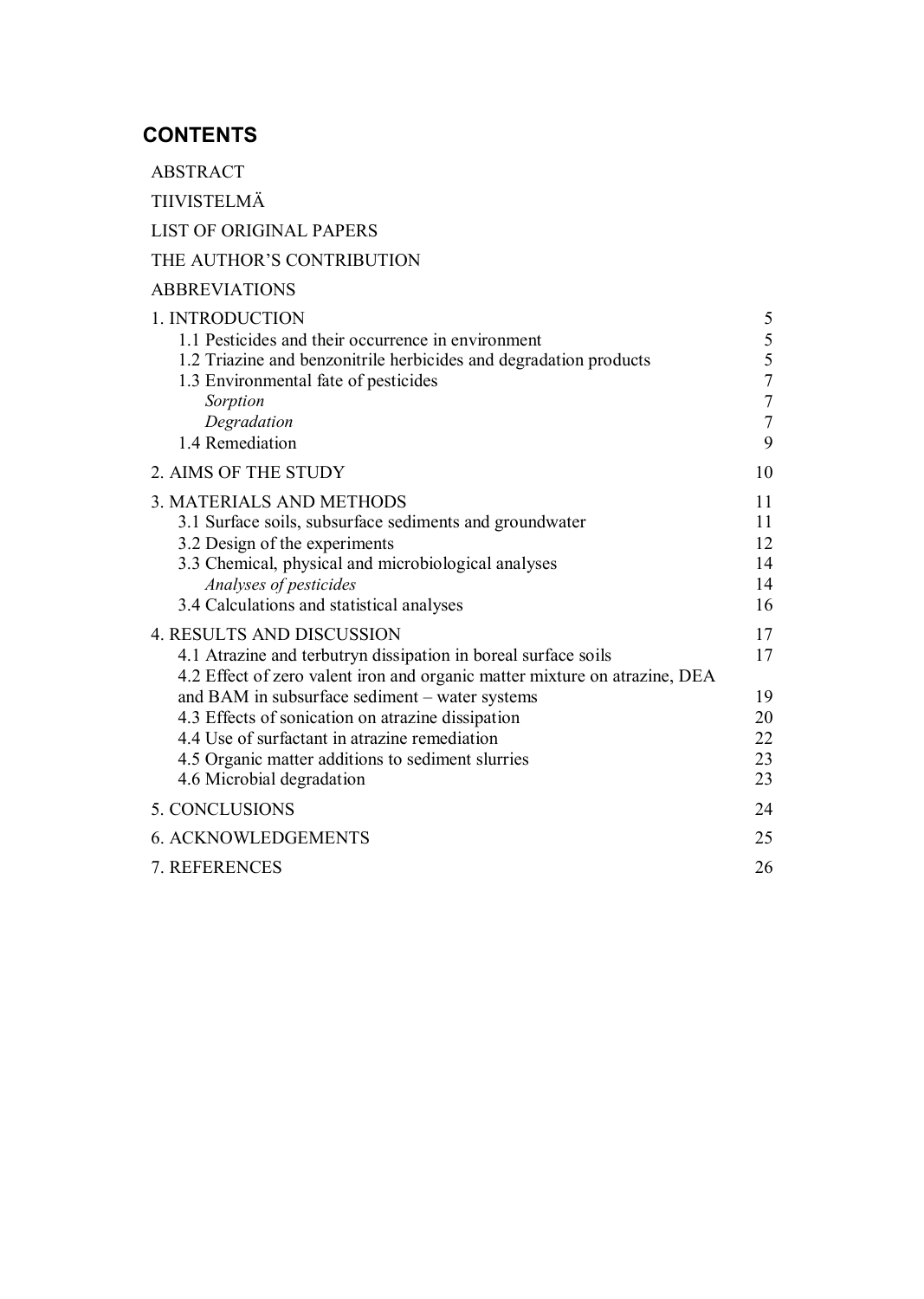#### **ABSTRACT**

Pesticides have been widely used in agriculture and also in non-agricultural areas, such as in parks and by railroads. Unfortunately, this has led to the contamination of many soils, subsoils, surface and ground waters. Pesticides tend to be more persistent in vadose and groundwater zones than in surface soils. When pesticide concentrations exceed the limit values for drinking water, the water needs to be cleaned. This motivated research on pesticide dissipation and development of methods for treatment of pesticide contaminated soils and groundwater.

Here, the dissipation of the herbicides atrazine and terbutryn was studied in five surface soils from the Boreal region, and the effects of oxygen, microbes and soil properties were examined. Herbicide dissipation was further studied in subsurface sediment slurries and in pilot-scale subsurface sediment columns. The subsurface sediments were from a groundwater area that was contaminated with atrazine, desethylatrazine (DEA), simazine and 2,6-dichlorobenzamide (BAM). The aim was to enhance the chemical or microbiological dissipation of herbicides with physical, chemical or microbiological treatment. The physical treatment comprised once or twice a day sonication for 0, 5, 10, 20 or 30 min (43 kHz, 320 W). Chemical approaches consisted of addition of surfactant methyl- $\beta$ -cyclodextrin (0.5%), a mixture of zero-valent iron and organic matter (EHC<sup>®</sup>) (1% and 2%), or organic matter, i.e. peat (5%) or a compost-peatsand (CPS) mixture (5% and 15%). The microbiological aspect included studying degradation by indigenous soil/sediment microbes compared with sterilized controls and bioaugmentation with *Pseudomonas* ADP.

Microbes enhanced the degradation of atrazine and terbutryn in surface soils, the half-lives being 57–181 d for atrazine and 70–291 d for terbutryn. Atrazine was also degraded chemically in four soils, with half-lives of 120–183 d. Oxygen did not have significant effect on the atrazine half-lives, while terbutryn was only degraded in aerobic soils. Atrazine and terbutryn dissipation was poorest in the soil that had the lowest amounts of organic matter, nitrogen, ammonium, nitrate and nitrite. Sonication did not decrease the atrazine concentrations, compared with the non-sonicated slurries and sterilized slurries, despite of indications of microbial and chemical degradation. Addition of surfactant did not stimulate atrazine degradation by indigenous sediment microbes, and *Pseudomonas* ADP degraded atrazine even without surfactant. EHC® enhanced atrazine dissipation chemically under aerobic conditions. EHC® in sediment columns cleaned atrazine-, DEA- and BAM-contaminated groundwater, compared with columns without EHC®, but the effect lasted only about 1 month. Peat and CPS enhanced the chemical dissipation of atrazine and simazine, regardless of the presence or absence of oxygen. Peat also enhanced hexazinone dissipation. Only trace amounts of atrazine, simazine and hexazinone could be extracted from peat and sediment, which indicates that the dissipation was caused by chemical degradation and/or unextractable bound residue formation.

In conclusion, the addition of peat, CPS and *Pseudomonas* ADP were the best approaches for reducing pesticide concentrations. EHC® could also be useful in remediation of small quantities of pesticides, preferably in the presence of oxygen. However, the usability of peat, CPS and EHC® in remediation should be further studied to avoid the possible adverse effects of organic matter additions to drinking water quality.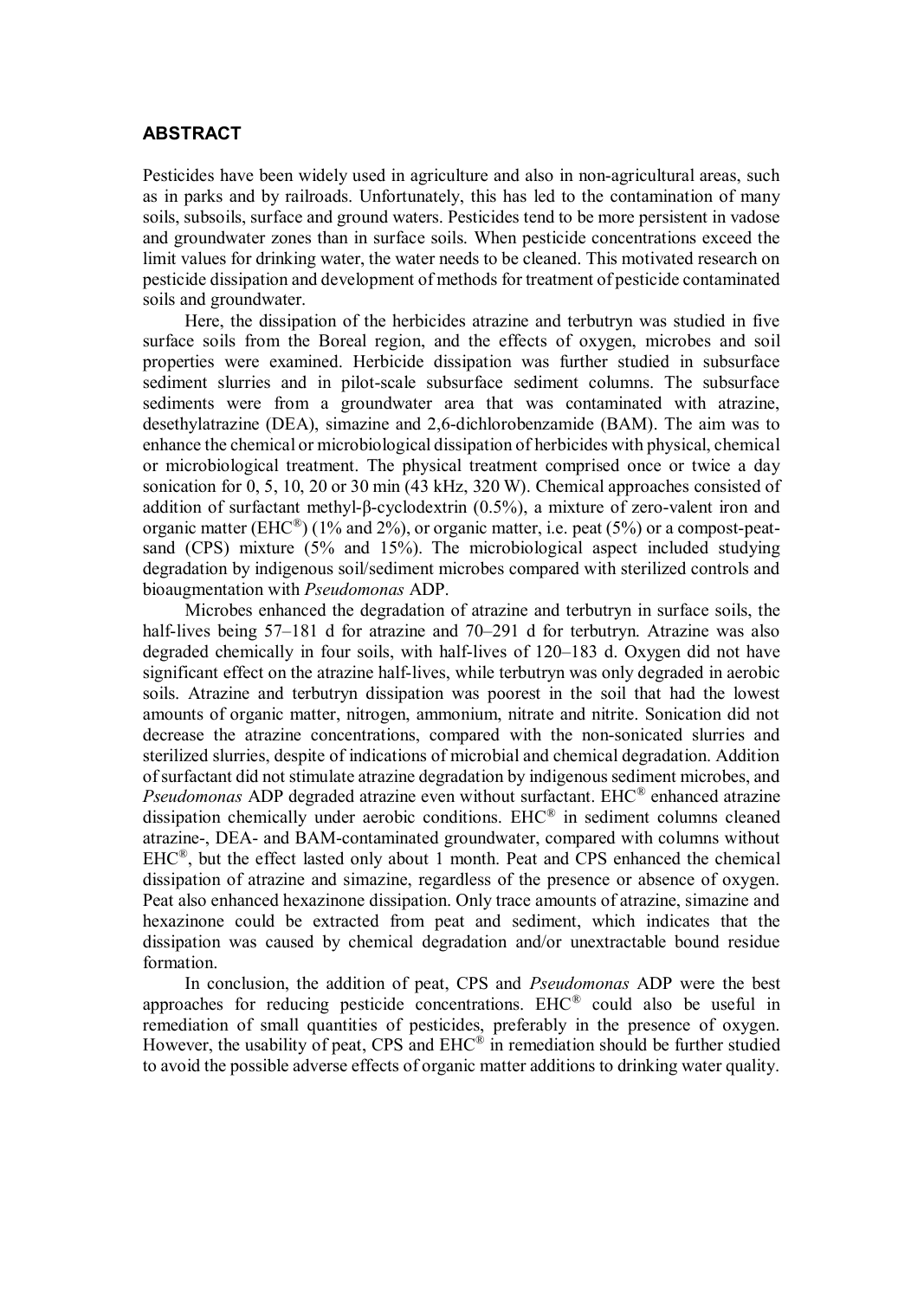#### **TIIVISTELMÄ**

Torjunta-aineita on käytetty paljon maataloudessa sekä maatalouden ulkopuolella, kuten puistoissa ja rautateiden varsilla. Valitettavasti tämä on johtanut pintamaiden, syvempien kerroksien, vesistöjen ja pohjavesien pilaantumiseen. Torjunta-aineilla on taipumusta viipyä pidempään syvemmissä maakerroksissa ja pohjavesissä kuin pintamaissa. Kun juomavedelle asetettujen torjunta-ainepitoisuuksien raja-arvot ylittyvät, vesi on puhdistettava ennen kuin sitä voidaan käyttää. Tämä motivoi tutkimaan torjunta-aineiden hajoamista sekä kehittämään puhdistusmenetelmiä.

Tässä väitöskirjassa tutkittiin rikkakasvien torjunta-aineiden, atratsiinin ja terbutryynin, hajoamista viidessä boreaaliselta vyöhykkeeltä peräisin olevassa pintamaassa sekä hapen, mikrobien ja maan ominaisuuksien vaikutusta hajoamiseen. Tutkimuksia jatkettiin sedimentti-vesiseoksissa sekä pilot-mittakaavan sedimenttipylväissä. Sedimentit olivat pohjavesialueelta, joka on pilaantunut atratsiinilla, desetyyliatratsiinilla (DEA), simatsiinilla ja 2,6-diklorobenzamidilla (BAM). Tavoitteena oli edistää torjunta-aineiden kemiallista tai mikrobiologista hajoamista fysikaalisella, kemiallisella tai mikrobiologisella käsittelyllä. Fysikaalinen käsittely oli kerran tai kahdesti päivässä toistettu sonikointi, joka kesti 0, 5, 10, 20 tai 30 minuuttia (43 kHz, 320 W). Kemialliset lähestymistavat sisälsivät seuraavien aineiden lisäämisen: pintaaktiivinen aine metyyli- $\beta$ -syklodekstriini (0,5 %), nollavalenssisen raudan ja orgaanisen aineksen seos (EHC<sup>®</sup>) (1 ja 2 %), ja orgaaninen aines eli turve (5 %) tai komposti-turvehiekka -seos (CPS) (5 ja 15 %). Mikrobiologista näkökulmaa edusti mikrobiologinen hajoaminen sedimentin omien mikrobien toimesta verrattuna steriilikontrolleihin sekä bioaugmentaatio *Pseudomonas* ADP kannalla.

Mikrobit tehostivat atratsiinin ja terbutryynin hajoamista pintamaissa puoliintumisaikojen ollessa 57 - 181 päivää atratsiinilla ja 70 - 291 päivää terbutryynillä. Atratsiini hajosi myös kemiallisesti neljässä maassa, jolloin puoliintumisajat olivat 120 – 183 päivää. Hapella ei ollut yleistä vaikutusta atratsiinin puoliintumisaikoihin, kun taas terbutryyni hajosi vain hapellisissa olosuhteissa. Maassa, jossa hajoaminen oli heikointa, oli vähiten orgaanista ainetta, typpeä, ammoniumia, nitraattia ja nitriittiä. Sonikointi ei laskenut atratsiinipitoisuuksia verrattuna sonikoimattomiin sedimentti-vesiseoksiin ja steriloituihin sedimentti-vesiseoksiin, vaikka mikrobiologisesta hajoamisesta ja sonikoinnin aiheuttamasta kemiallisesta hajoamisesta oli viitteitä. Pinta-aktiivisen aineen lisääminen ei stimuloinut mikrobiologista hajoamista sedimentin omien mikrobien toimesta, ja *Pseudomonas* ADP hajotti atratsiinia myös ilman pinta-aktiivista ainetta. EHC<sup>®</sup> edisti atratsiinipitoisuuksien laskua kemiallisesti hapellisissa olosuhteissa. EHC<sup>®</sup> sedimenttipylväissä puhdisti atratsiinilla, DEA:lla ja BAM:lla pilaantunutta pohjavettä verrattuna pylväisiin ilman EHC®:ta, mutta vaikutus kesti vain noin kuukauden. Turve ja CPS tehostivat atratsiinin ja simatsiinin pitoisuuksien laskua kemiallisesti hapesta riippumatta. Turve laski myös heksatsinonin pitoisuuksia. Vain pieniä jäämiä atratsiinia, simatsiinia ja heksazinonia pystyttiin eristämään sedimentistä ja turpeesta, mikä viittaa siihen, että pitoisuuden lasku on johtunut kemiallisesta hajoamisesta ja/tai eristämättömissä olevien sitoutuneiden jäämien muodostumisesta.

Tiivistettynä, turpeen, CPS:n ja *Pseudomonas* ADP:n lisäämiset olivat parhaat lähestymistavat torjunta-ainepitoisuuksien laskemiseksi. Myös EHC® voi olla käytännöllinen pienten torjunta-ainepitoisuuksien (bio)puhdistuksessa, mieluiten hapen läsnä ollessa. On kuitenkin tutkittava lisää turpeen, CPS:n ja EHC®:n käytettävyyttä (bio)puhdistuksessa, jotta vältytään mahdollisilta orgaanisen aineksen lisäämisen haitallisilta vaikutuksilta.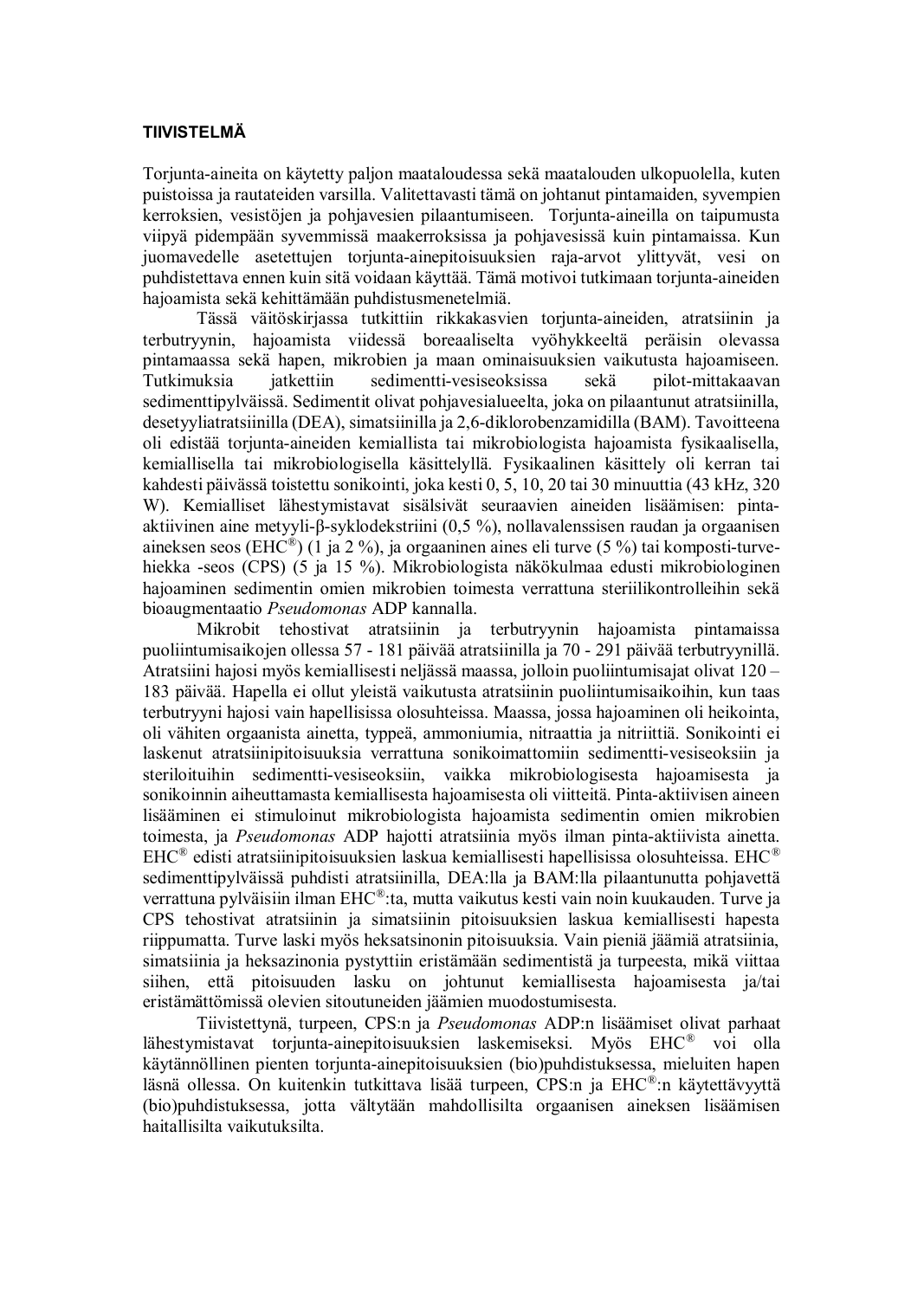# **LIST OF ORIGINAL PAPERS**

This thesis is based on the following papers, which are referred to in the text by their Roman numerals:

- I. Kerminen, K. & Kontro, M. H. Atrazine and terbutryn dissipation in surface soils from the Boreal Zone in Finland. *Manuscript*.
- II. Kerminen, K., Salovaara, V. & Kontro, M. H. 2017. A zero-valent iron and organic matter mixture enhances herbicide and herbicide degradation product removal in subsurface waters. *Journal of Environmental Sciences* 57: 411-417, http://dx.doi.org/10.1016/j.jes.2016.12.013.
- III. Kerminen, K. & Kontro, M. H. 2017. Sonication effects on atrazine dissipation in vadose zone sediment slurries. *Environments* 4(1):18, doi:10.3390/environments4010018*.*
- IV. Kerminen, K., Le Moël, R., Harju, V. A., & Kontro, M. H. Enhancing herbicide dissipation in subsurface sediment slurries. *Manuscript*.

The previously published papers II and III are reproduced by the kind permission of Elsevier (II) and MDPI AG (III).

# **THE AUTHOR'S CONTRIBUTION**

- I. Corresponding author. KK took samples during the experiment, performed laboratory and data analyses, wrote the first version of the paper, and thereafter co-authored with MHK.
- II. Corresponding author. KK and MHK planned the experiment. KK and VS performed the laboratory work, while KK co-authored the manuscript with **MHK**
- III. Corresponding author. KK and MHK planned the experiment. KK carried out the experiment, performed laboratory and data analyses, and wrote the paper under the supervision of MHK.
- IV. Corresponding author. KK and MHK planned the experiments. KK, RLM and VH carried out the experiments. KK did data analyses and wrote the paper together with MHK.

In addition to the results of the original papers, the thesis also includes unpublished additional material analysed by the author.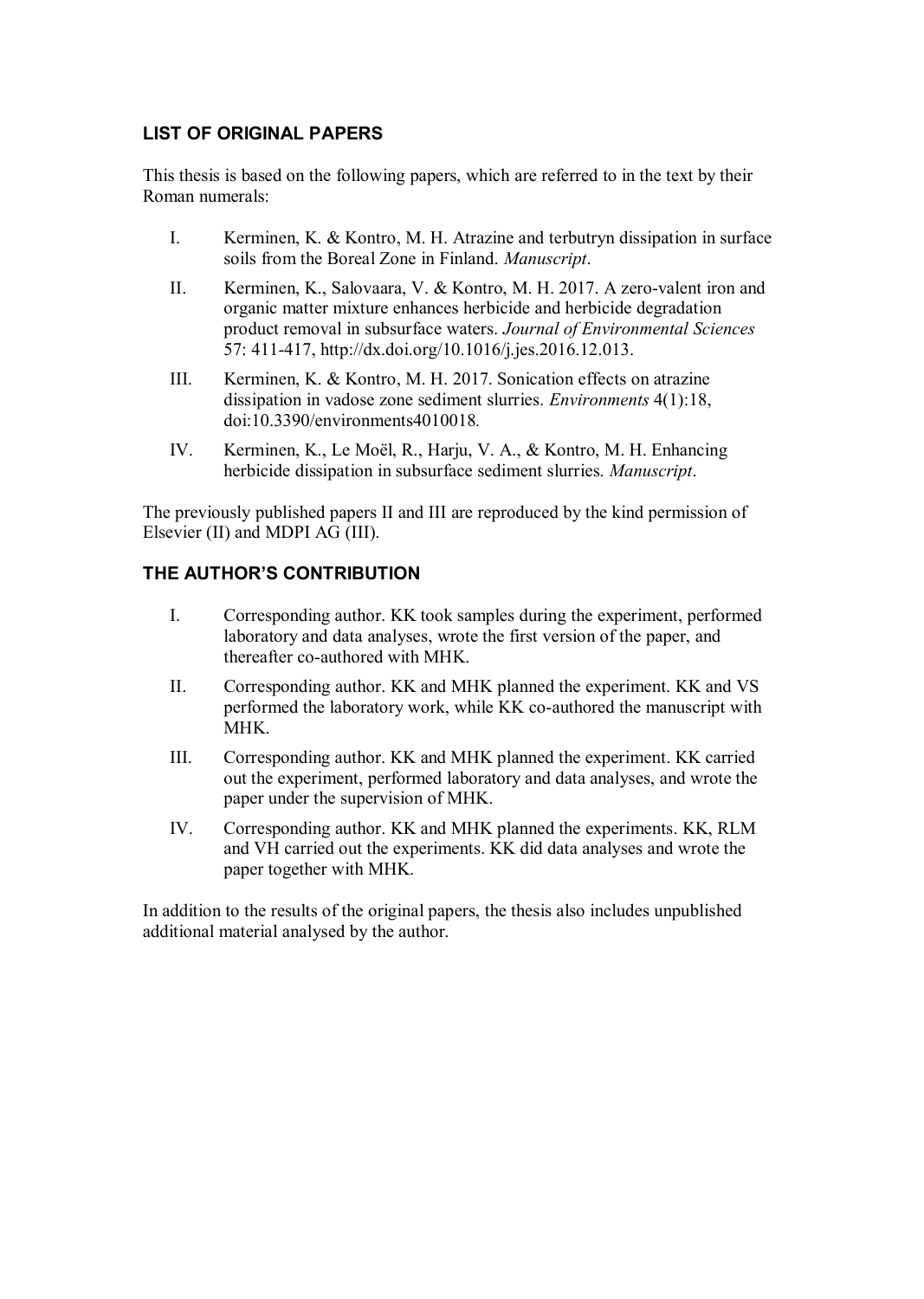# **ABBREVIATIONS**

| <b>ANOVA</b>    | analysis of variance                                                |
|-----------------|---------------------------------------------------------------------|
| <b>BAM</b>      | 2,6-dichlorobenzamide                                               |
| cfu             | colony-forming units                                                |
| CO <sub>2</sub> | carbon dioxide                                                      |
| <b>CPS</b>      | compost-peat-sand mixture                                           |
| $EHC^{\otimes}$ | a commercial product containing zero-valent iron and organic matter |
| EU              | European Union                                                      |
| <b>DEA</b>      | desethylatrazine                                                    |
| <b>DEDIA</b>    | desethyldesisopropylatrazine                                        |
| <b>DIA</b>      | desisopropylatrazine                                                |
| dw              | dry weight                                                          |
| GC-MS           | gas chromatograph-mass spectrometer                                 |
| <b>HPLC</b>     | high performance liquid chromatography                              |
| HYA.            | hydroxyatrazine                                                     |
| $K_{oc}$        | organic carbon partition coefficient                                |
| K-W             | Kruskal-Wallis test                                                 |
| M-W             | Mann-Whitney test                                                   |
| <b>PAH</b>      | polyaromatic hydrocarbon                                            |
| <b>RMA</b>      | repeated measures analysis of variance                              |
| rpm             | revolutions per minute                                              |
| S.D.            | standard deviation                                                  |
| <b>TOC</b>      | total organic carbon                                                |
| Tukey HSD       | Tukey's honestly significant difference test                        |
| UV/VIS          | ultraviolet/visible light                                           |
|                 |                                                                     |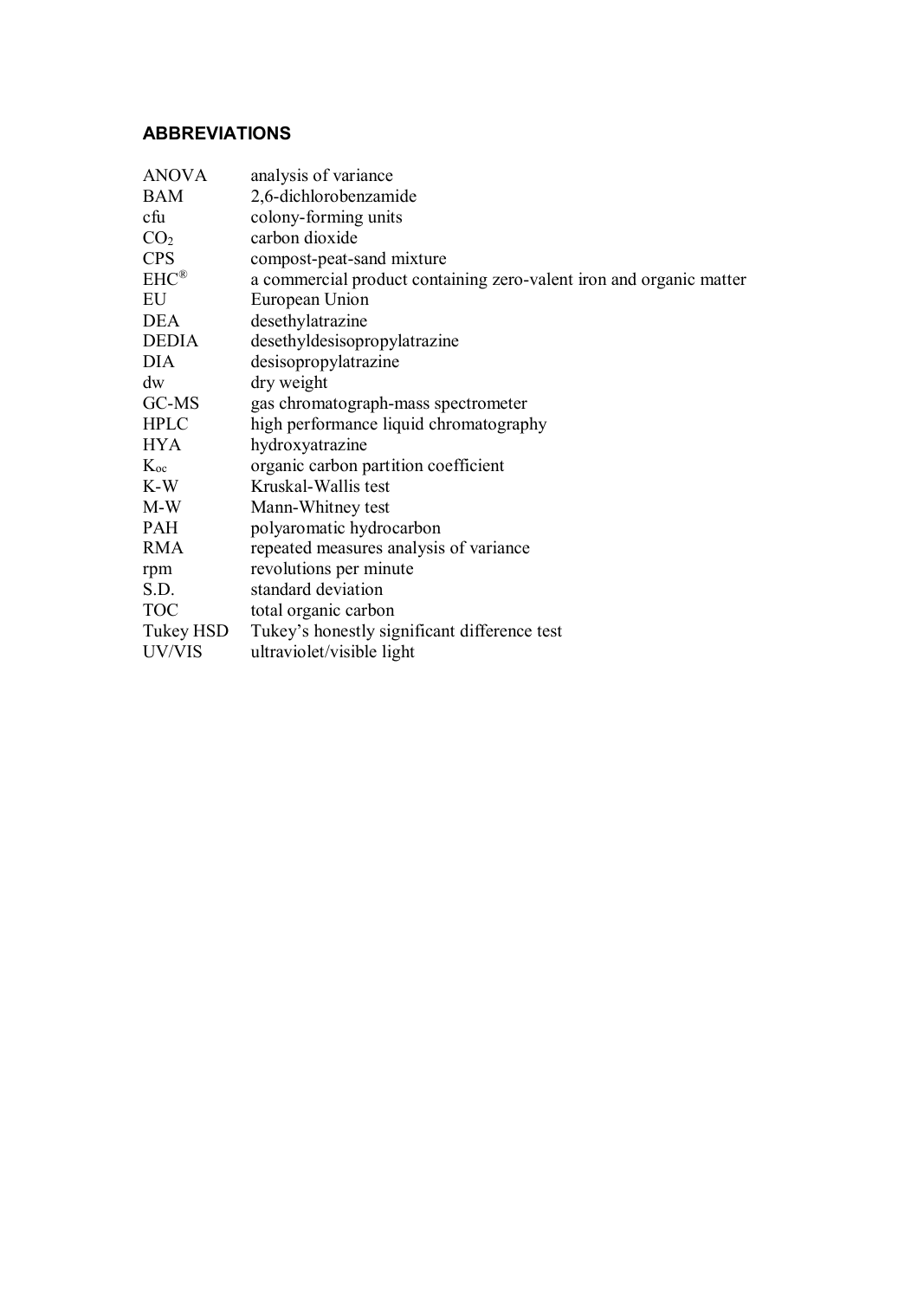# **1. INTRODUCTION**

#### **1.1 Pesticides and their occurrence in the environment**

Pesticides are used to eliminate weeds (herbicides), pest insects (insecticides), fungal diseases (fungicides) and other unwanted biota to protect crops, buildings, humans and domestic animals from harmful effects caused by the pest organisms. The use of pesticides is not limited to agriculture. They are also used in urban areas, e.g. in parks and railroads. As much as 395 944 tonnes of pesticides were sold in the European Union (EU) in 2014 (Eurostat 2016). The widespread use of pesticides has led to their occurrence in the environment. The herbicide atrazine has been found in surface and ground waters, air, rain, soils and subsoils (Lazorko-Connon & Achari 2009, Table 1), often at trace concentrations, but also at higher concentrations as point-source contamination. Even low, ecologically relevant concentrations may affect biota, e.g. if the pesticide such as atrazine acts as an endocrine disruptor (Hayes et al. 2002, Vandenberg et al. 2012). Humans are protected from the harmful effects of drinking-water contamination by legislation. In the EU, the limit value for a single pesticide or degradation product is  $0.10 \mu$ g l<sup>-1</sup> and for several 0.50 μg l<sup>-1</sup> (EU 2006). The limit value was exceeded in 8 % of the ground water areas examined in Finland (Vuorimaa et al. 2007), and in 45 % of groundwater samples in the United Kingdom (Pearson 2006), suggesting that these groundwaters cannot be used without treatment.

#### **1.2 Triazine and benzonitrile herbicides and degradation products**

Atrazine [6-chloro-N-ethyl-N'-(1methylethyl)-1,3,5-triazine-2,4-diamine; Fig. 1] is an herbicide used to control grassy and broadleaved weeds, especially in corn fields, but it has also been used in citrus and nut orchards, coniferous forests, pastures, ornamental ponds, residential and industrial areas (Lazorko-Connon & Achari 2009). Atrazine affects susceptible plants by inhibiting photosynthesis. It is moderately water-soluble, slightly volatile and moderately lipophilic (Lazorko-Connon & Achari 2009, Table 2). Atrazine has several degradation products, e.g. hydroxyatrazine (HYA), desethylatrazine (DEA), desisopropylatrazine (DIA) and desethyldesisopropylatrazine (DEDIA) (Mudhoo & Garg 2011). DEA [2-amino-4-chloro-6-(isopropylamino)-1,3,5 triazine; Fig. 1] has high water solubility

and lower affinity for organic carbon than atrazine (Aelion & Mathur 2001, Table 2). The organic carbon-water partition coefficient ( $K_{oc}$ ) of DEA was 80 ml g<sup>-1</sup>, while the  $K_{\text{oc}}$  of atrazine was 140 ml g<sup>-1</sup> in

| Environment                                              | Concentration                          | Reference                    |
|----------------------------------------------------------|----------------------------------------|------------------------------|
| Agricultural soil                                        | $8.3 - 15.2 \,\mu g \,\text{kg}^{-1}$  | Jablonowski et al. 2010      |
| Soil at dealership sites                                 | $0.11 - 681$ mg kg <sup>-1</sup>       | Kruger 1996                  |
| Subsoil, groundwater sediment $12.2-14.0 \mu g kg^{-1}$  |                                        | Mattsson et al. 2015         |
| Streams, rivers, lakes                                   | $0.1-47 \mu g l^{-1}$ .                | Maloschik et al. 2007        |
| Rivers                                                   | $6.9 - 224 \mu g l^{-1}$               | Lazorko-Connon & Achari 2009 |
| Groundwater                                              | $0.01-0.17 \,\mathrm{\mu g}\,l^{-1}$   | Hildebrandt et al. 2007      |
| Groundwater                                              | $\leq 0.001 - 0.34$ µg l <sup>-1</sup> | Vuorimaa et al. 2007         |
| Municipal wells                                          | $0.05-2 \mu g l^{-1}$                  | Kolpin et al. 1998           |
| Groundwater at dealership sites $0.37-4600 \mu g l^{-1}$ |                                        | Kruger 1996                  |
| Snow, fog, rain                                          | $0.03 - 154 \text{ µg} l^{-1}$         | Lazorko-Connon & Achari 2009 |

**Table 1.** Atrazine concentrations detected in the environment.

<sup>a</sup> may include other pesticides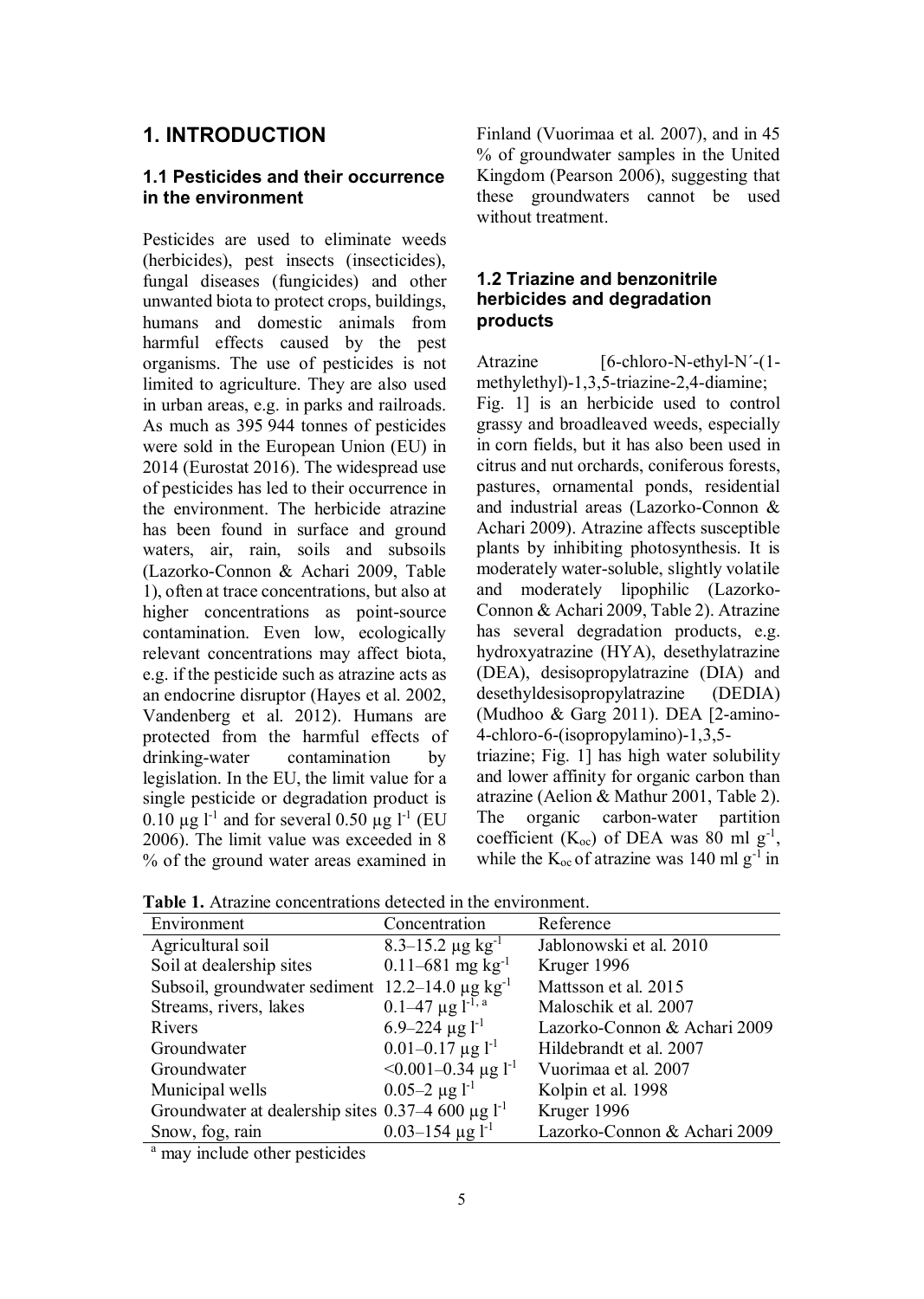sediment, which had 1.3 % organic carbon. DEA and atrazine are both easily leachable and are often found in groundwaters (Kolpin et al. 1998, Hildebrandt et al. 2007, Vuorimaa et al. 2007).

Terbutryn [N-(1,1-dimethylethyl)- N'-ethyl-6-(methylthio)-1,3,5-triazine-

2,4-diamine; Fig. 1] has been used as preand post-emergent herbicide on cereals, sugar cane and maize and in aqueous environments to control the growth of algae and vascular plants, because it inhibits photosynthesis (Tomlin 2000). It is also used in building façade coatings, from which it leaches with rain (Burkhardt et al. 2012). In soil, terbutryn has lower leachability than atrazine, because its  $K_{oc}$ is higher (Table 2).

Simazine (6-chloro-N,N´-diethyl-1,3,5-triazine-2,4-diamine; Fig. 1) is a triazine herbicide used to control broadleaved weeds and annual grasses in citrus, vine, maize, pea, coffee, tea and sugarcane cultivations (Tomlin 2000). It also inhibits electron transport in photosynthesis. Simazine is almost comparable to atrazine in water solubility, volatility, affinity for organic carbon and structure (Table 2, Fig. 1).

Propazine [2-chloro-4,6bis(isopropylamino)-s-triazine] is another triazine similar to atrazine in structure (Table 2, Fig. 1). It is used to control broadleaved and grass weeds in sorghum, carrot and parsley fields as well as in glasshouse ornamentals (Tomlin 2000).

Hexazinone [3-cyclohexyl-6-(dimethylamino)-1-methyl-1,3,5-triazine-2,4(1H,3H)-dione; Fig. 1] is used to control annual and biennal weeds, e.g. in the cultivation of alfalfa, sugar cane and coniferous species (Tomlin 2000). Hexazinone is very water-soluble and has a tendency to leach (Table 2).

Dichlobenil (2,6-dichlorobenzo-



**Figure 1.** Structural formulas of the pesticides and their degradation products.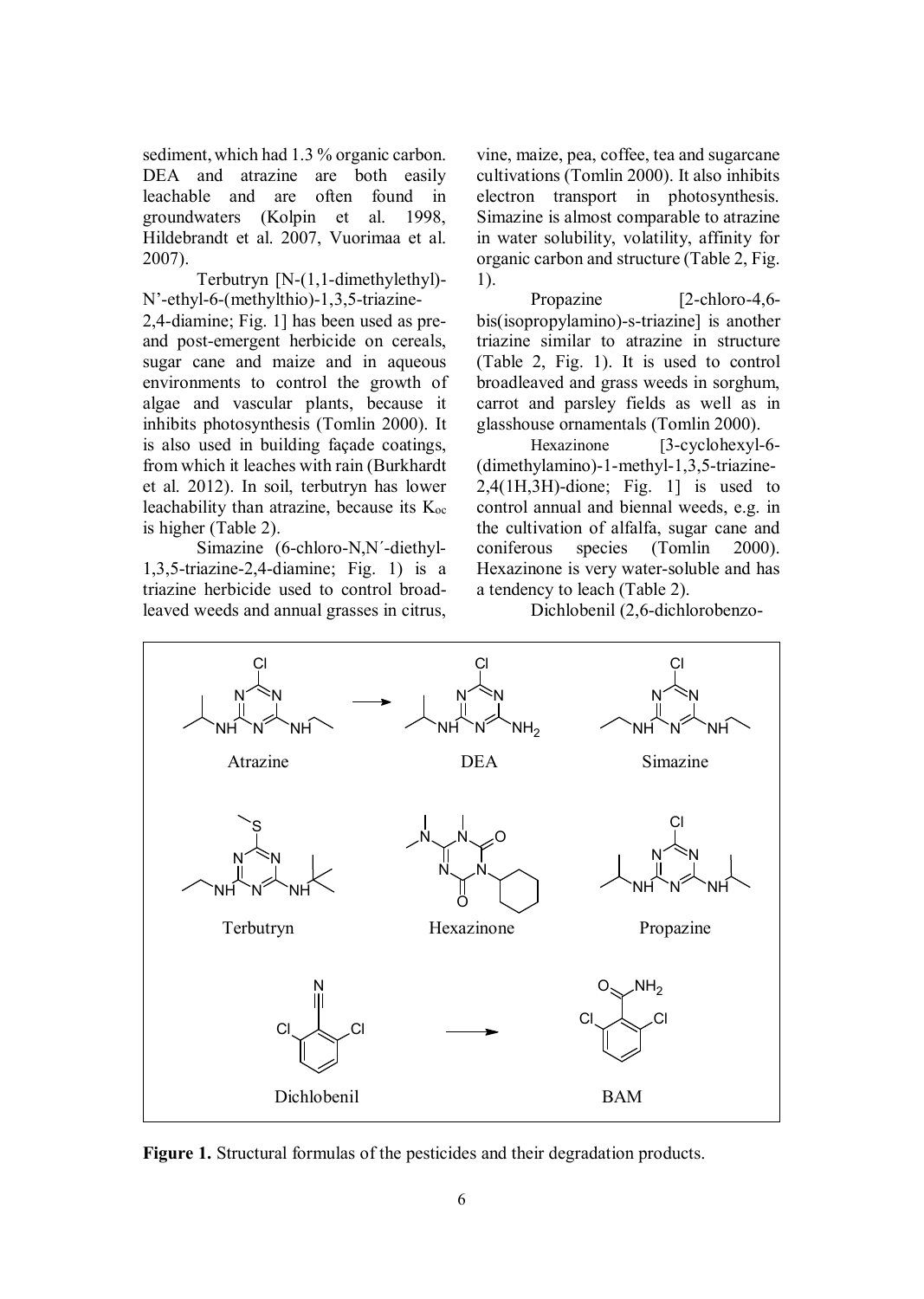| Name        | Solubility in water | Henry's constant       | $K_{oc}$          |
|-------------|---------------------|------------------------|-------------------|
|             | $(mg l^{-1})$       | $(Pa m3 mol-1)$        | $(ml g^{-1})$     |
| Atrazine    | 33                  | $1.5 \times 10^{-4}$   | 39-173            |
| <b>DEA</b>  | $3200^a$            |                        | 80 <sup>a</sup>   |
| Terbutryn   | 22                  | $1.5 \times 10^{-3}$   | 2000              |
| Simazine    | 62                  | $5.6 \times 10^{-5}$   | 103-277           |
| Hexazinone  | 33 000              |                        | $10-54^{b}$       |
| Propazine   | 5.0                 | $1.79\times10^{-4}$    | 65-268            |
| Dichlobenil | 14.6                | 1.10                   | $500 - 896$ °     |
| BAM         | 2700 <sup>d</sup>   | $1.22 \times 10^{-9c}$ | $33 - 35^{\circ}$ |

**Table 2.** Pesticide and degradation product properties (Tomlin 2000, unless otherwise mentioned).

<sup>a</sup> Aelion & Mathur 2001

<sup>b</sup> Sarmah et al. 2004, Poulier et al. 2015

c Holtze et al. 2008

<sup>d</sup> Geyer et al. 1981

nitrile; Fig. 1) is a benzonitrile herbicide that inhibits cell-wall biosynthesis (Tomlin 2000). It has been used in fruit orchards, forest plantations and public green areas to control annual and perennial weeds. It has also been used to control the growth of aquatic plants. Its degradation product, 2,6-dichlorobenzamide (BAM; Fig. 1), is less volatile and more likely to leach than the parent compound (Table 2).

#### **1.3 Environmental fate of pesticides**

Ideally, pesticides would serve their purpose and then disappear from the environment. In practice, pesticides are found in various environmental compartments after use (Table 1). What happens to the pesticide in surface soil affects how likely it leaches to lower soil layers and surface and ground waters. Pesticides undergo sorption-desorption, degradation, transport and sometimes bioaccumulation (Navarro et al. 2007). They can also volatilize or drift as spray or on particles through the air (Dubus et al. 2000). There are many factors that affect the fate of pesticides in the environment. These include weather and climate conditions (Kookana et al. 2010), agricultural practice (Ostrofsky et al.

1997), pesticide properties (Table 2) and soil properties (Lewis et al. 2016). For example, atrazine sorption and degradation were higher in surface soils with higher organic matter content (halflife 37 d) than in lower soil layers (as long as 223 d), where atrazine was highly persistent (Jenks et al. 1998).

#### *Sorption*

Organic matter as well as mineral fraction, e.g. clay, can adsorb herbicides (Mudhoo & Garg, 2011). Herbicide properties and soil constituents affect the relative importance of organic and inorganic fractions on sorption. Uncharged organic compounds sorb predominantly to organic carbon, when soil total organic carbon (TOC) content is over 0.1%. Organic matter can be in solid form or dissolved in water. Sorption to soil organic matter can decrease leaching of herbicides. However, complex formation between herbicides and dissolved organic matter or colloids can facilitate transport through soil profile.

#### *Degradation*

Mineralization, i.e. complete degradation to carbon dioxide  $(CO_2)$ , is the only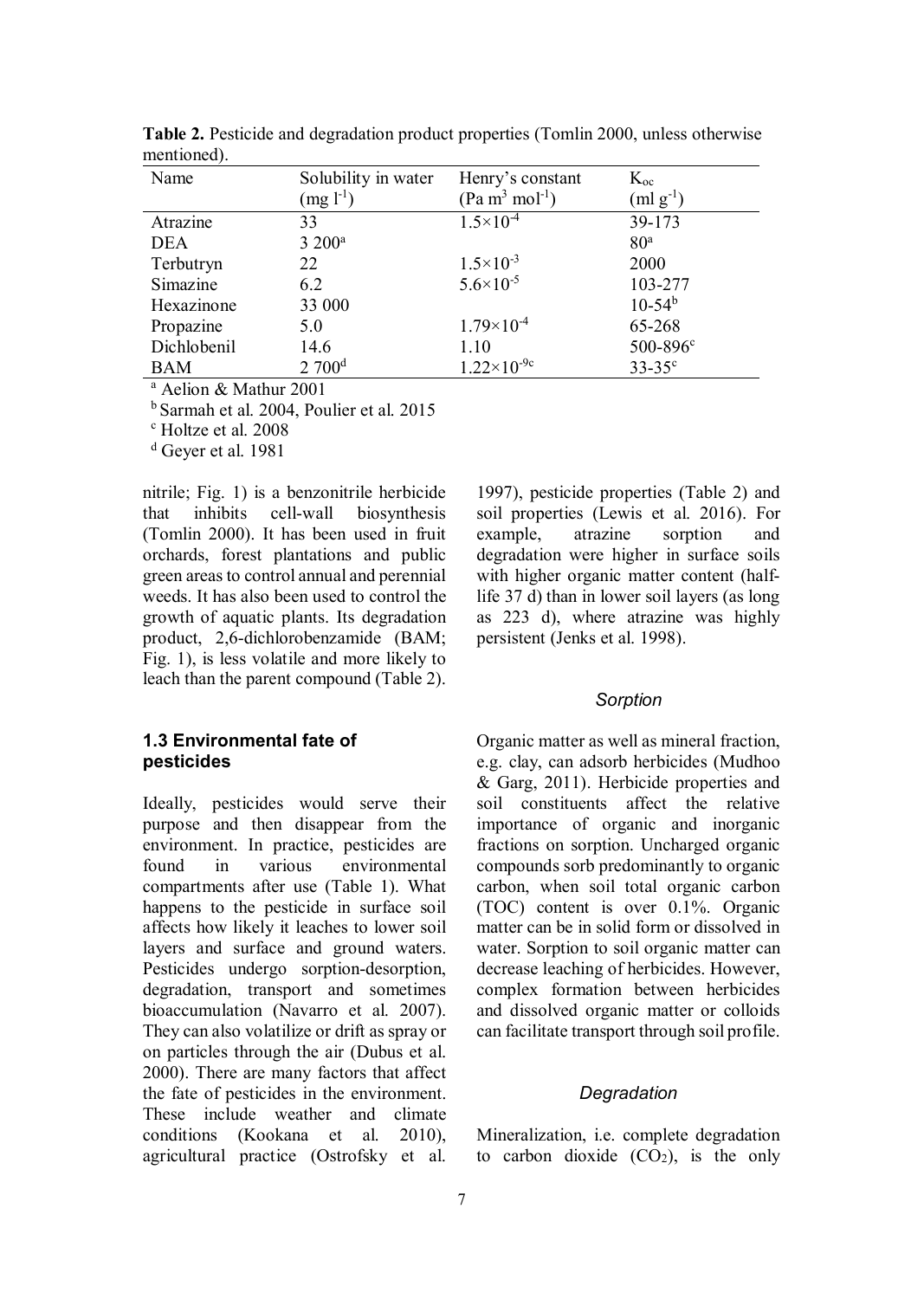process that actually removes pesticides from the environment. When the parent compound disappears and is no longer detected, it may still be present as degradation products or bound residues. Under field conditions, it may have also leached down the soil profile. When the word 'dissipation' is used to express decrease in pesticide concentration, it includes the possibility of mineralization, degradation, sorption and/or leaching. Degradation implies, that the parent compound has broken down into smaller units (degradation products / metabolites) and possibly even to  $CO<sub>2</sub>$ , which is a sign of mineralization.

Degradation of pesticides can involve both abiotic and biotic processes (Fenner et al. 2013). Examples of abiotic degradation include indirect phototransformation and clay-catalysed hydrolysis of atrazine. Organic matter was long considered to catalyse the chemical hydrolysis of atrazine to HYA, i.e. dechlorination, but in 1993 it was shown that microbes can dechlorinate atrazine, and the sterility of sterile controls in previous studies and thus chemical HYA formation in soil was questioned (Mandelbaum et al. 1993). Since then, many atrazine-degrading microbes have been isolated, e.g. *Pseudomonas* Migula sp., *Rhodococcus* Zopf sp., *Ralstonia* Yabuuchi et al. sp., *Rhizobium* Frank sp., *Agrobacterium radiobacter* (Beijerinck & van Delden) Conn and *Ensifer* Casida sp*.* (Ralebitso et al. 2002, Udiković-Kolić et al. 2012, Ma et al. 2017). *Pseudomonas* sp. strain ADP is probably the best-known atrazine degrader, since its catabolic enzymes and genes (*atzABCDEF*) and degradation pathway have been determined, and it is known to mineralize atrazine (Fig. 2, Singh & Singh 2016). The degradation begins with dehalogenation and is followed by N-dealkylation, deamination and ring cleavage (Ralebitso et al. 2002). Atrazine can also be dechlorinated by a *trzN*-encoded triazine hydrolase enzyme found in *Nocardioides*



**Figure 2.** The first three steps of the atrazine catabolic pathway in *Pseudomonas* sp. strain ADP, encoded by the *atzABC* –genes (de Souza et al. 1998, Ralebitso et al. 2002).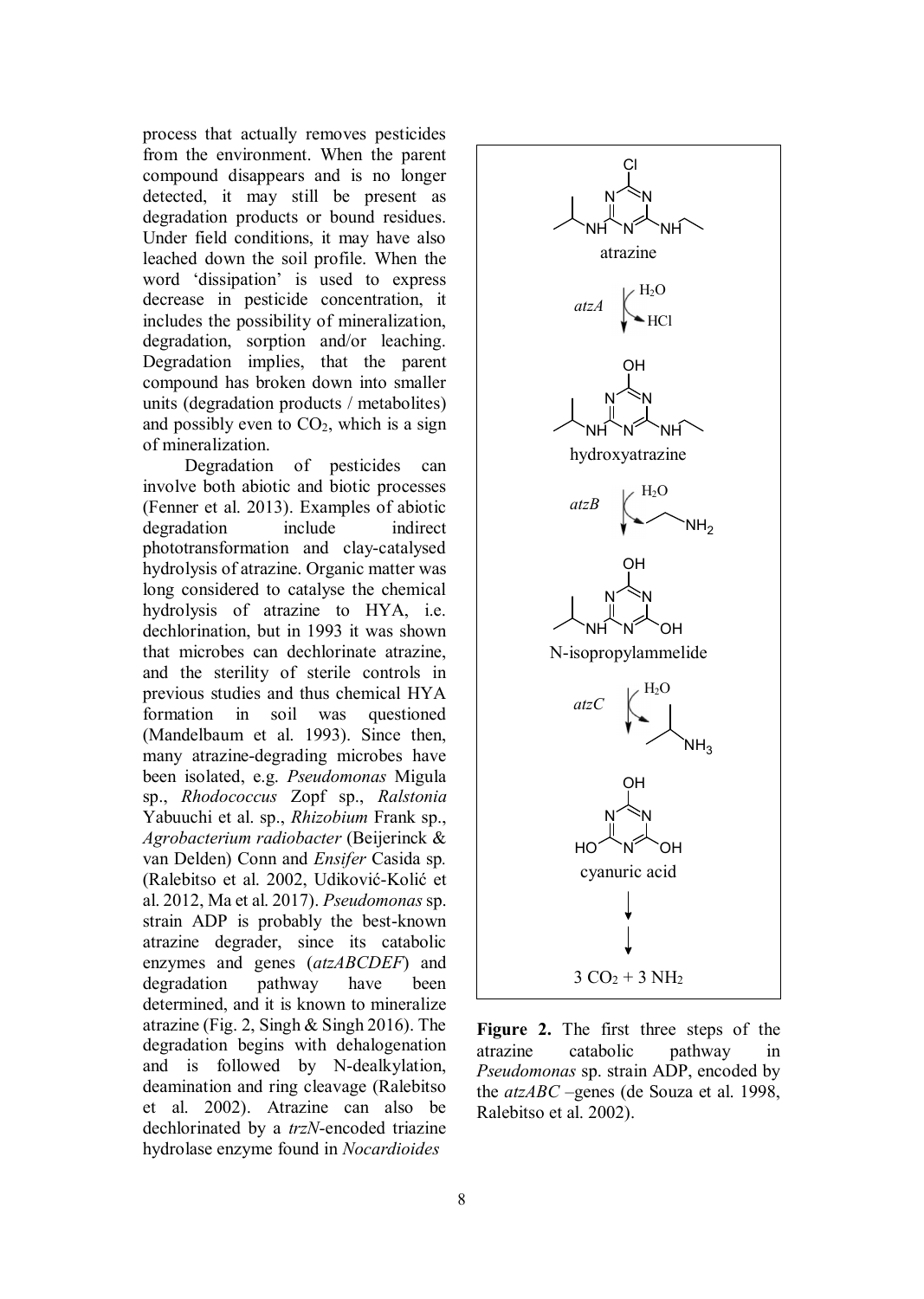Prauser sp. strain C190 (Mulbry et al. 2002). Some strains initiate degradation by N-dealkylation of the isopropyl and ethyl side chains, forming DIA and DEA (Singh & Singh 2016). Dealkylation of atrazine has been associated with the cytochrome P-450 system in *Rhodococcus* sp. strain NI86/21 (Nagy et al. 1995). The atrazine degradation capacity of soil does not always originate from single bacteria, but can also be divided among different members of the microbial community (Singh & Singh 2016). The ability of the microbes and enzymes to degrade<br>different triazines also varies. different triazines also varies *Nocardioides* sp. strain C190 degrades triazines with chloro- and methylthiogroup (e.g. atrazine, simazine, propazine and terbutryn), while *Pseudomonas* ADP does not degrade methylthio-triazines (Topp et al. 2000).

### **1.4 Remediation**

Contamination of soils and waters has led to the development of remediation techniques. *In situ* techniques are used to clean soils or waters at the contaminated site, while *ex situ* techniques remove the contaminated soil or water and treat it elsewhere (Vidali 2001). Supplying air and nutrients to soil (bioventing) or air to groundwater (biosparging) to stimulate contaminant degradation by indigenous bacteria are examples of *in situ* techniques. Permeable reactive barriers are also built *in situ* in the contaminated groundwater area to clean the water that flows through (Obiri-Nyarko et al. 2014). *Ex situ* techniques involve excavation or pumping of the contaminated substance (Vidali 2001). The treatment can occur in bioreactors or composts or by landfarming.

Remediation can take advantage of abiotic and biotic processes. For example, natural attenuation of contaminants can occur through abiotic processes, such as volatilization and sorption and/or by biodegradation (Mulligan & Yong 2004). Active abiotic remediation can include the use of advanced oxidation processes, such as sonochemical, photochemical and electrochemical oxidation processes, in which hydroxyl radicals are formed (Rodrigo et al. 2014). Another example of abiotic processes is atrazine dechlorination by zero-valent iron (Kim et al. 2008). It is also utilized in a commercial product with organic matter and zerovalent iron  $(EHC^<sup>®</sup>)$  that is used to dechlorinate organochlorine pesticides and solvents (Seech et al. 2008).

Bioremediation is remediation carried out by microbes, plants or other living organisms. Degradation by indigenous microbes can be enhanced by biostimulation, i.e. by altering the conditions so that they are favorable for the degraders and degradation. This can include the addition of nutrients, oxygen or other electron acceptors, and varying the moisture, pH and temperature (Vidali 2001). If bioavailability limits biodegradation, the use of surfactants may help (Singh & Cameotra 2014, Mao et al. 2015, Simpanen et al. 2016). When the degradation capacity of the indigenous microbes is limited or even absent, microbes that can degrade the contaminant can be added. This is called bioaugmentation.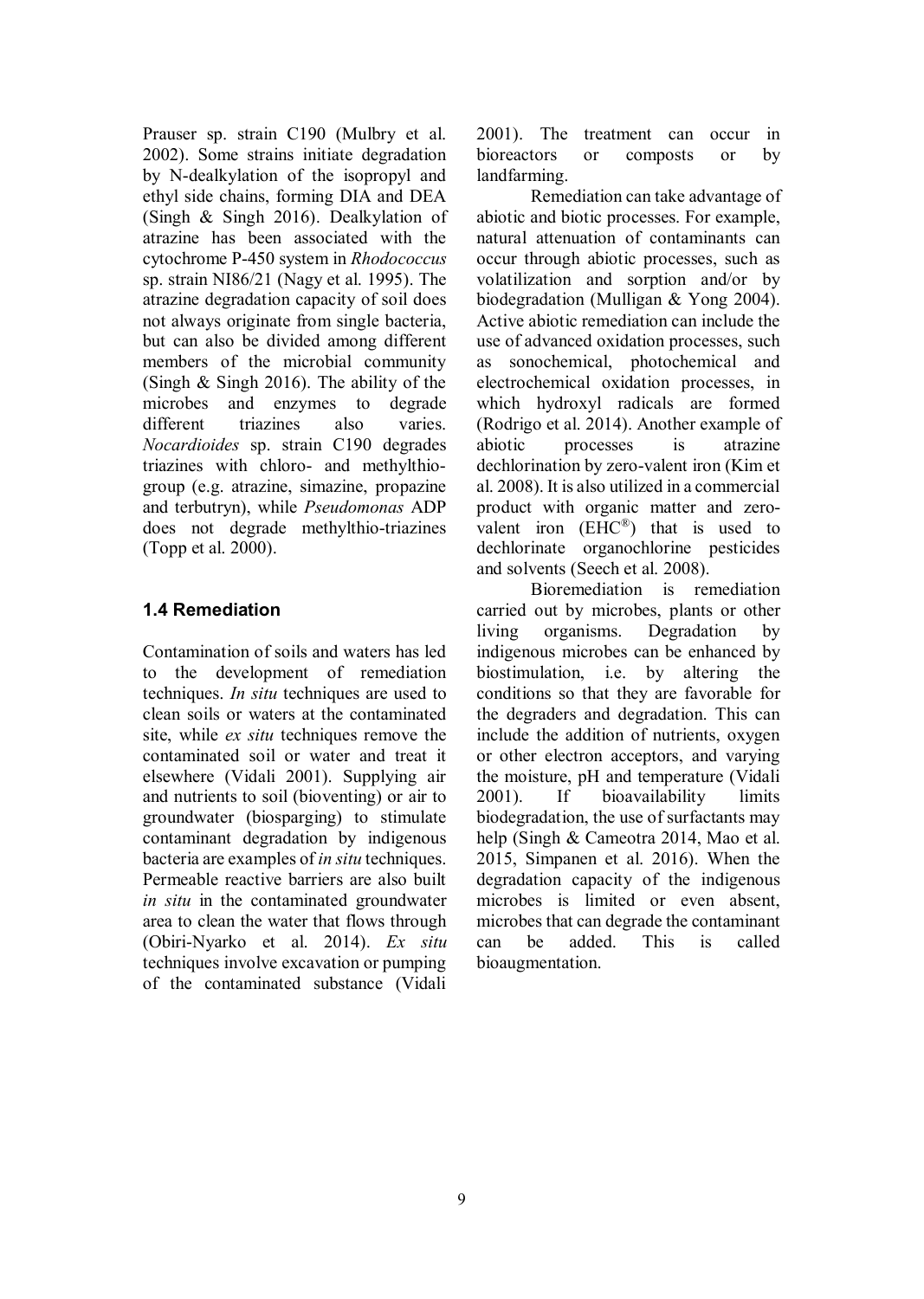# **2. AIMS OF THE STUDY**

The motivation behind this study was to explore ways to clean soil and groundwater contaminated with pesticides. Groundwater is important drinking water source in Finland. Herbicide dissipation was first examined in surface soils from the Boreal region to enlighten factors affecting dissipation in boreal soils. Herbicide dissipation was further studied in subsurface sediment slurries and columns that received sediments from a pesticide-contaminated groundwater area. The purpose was to estimate remediation potential in groundwater zone or in (bio)reactor. The approaches for enhancing herbicide dissipation were physical, chemical and microbiological treatments. The physical treatment was sonication and the chemical treatments included the additions of organic matter [peat and a compost-peatsand (CPS) mixture], surfactant (methyl- $\beta$ -cyclodextrin) or a zero-valent iron – organic matter mixture (EHC®). The microbiological aspect included examining degradation by indigenous soil and sediment microbes compared with sterilized controls and bioaugmentation with *Pseudomonas* ADP.

The specific aims were to study:

- 1. the half-lives of atrazine and terbutryn in five surface soils from the Boreal region, and whether microbes, oxygen and soil properties affect degradation,
- 2. the usability of EHC® in cleaning groundwater contaminated with atrazine, DEA and BAM and in atrazine dissipation enhancement in vadose zone sediment slurries,
- 3. the effects of sonication on atrazine dissipation in vadose zone sediment slurries,
- 4. whether surfactant addition to vadose zone sediment slurries can increase atrazine degradation by indigenous microbes or by *Pseudomonas* ADP,
- 5. whether organic matter addition enhances the biotic or abiotic dissipation of atrazine, simazine hexazinone, dichlobenil and BAM in subsurface sediment slurries.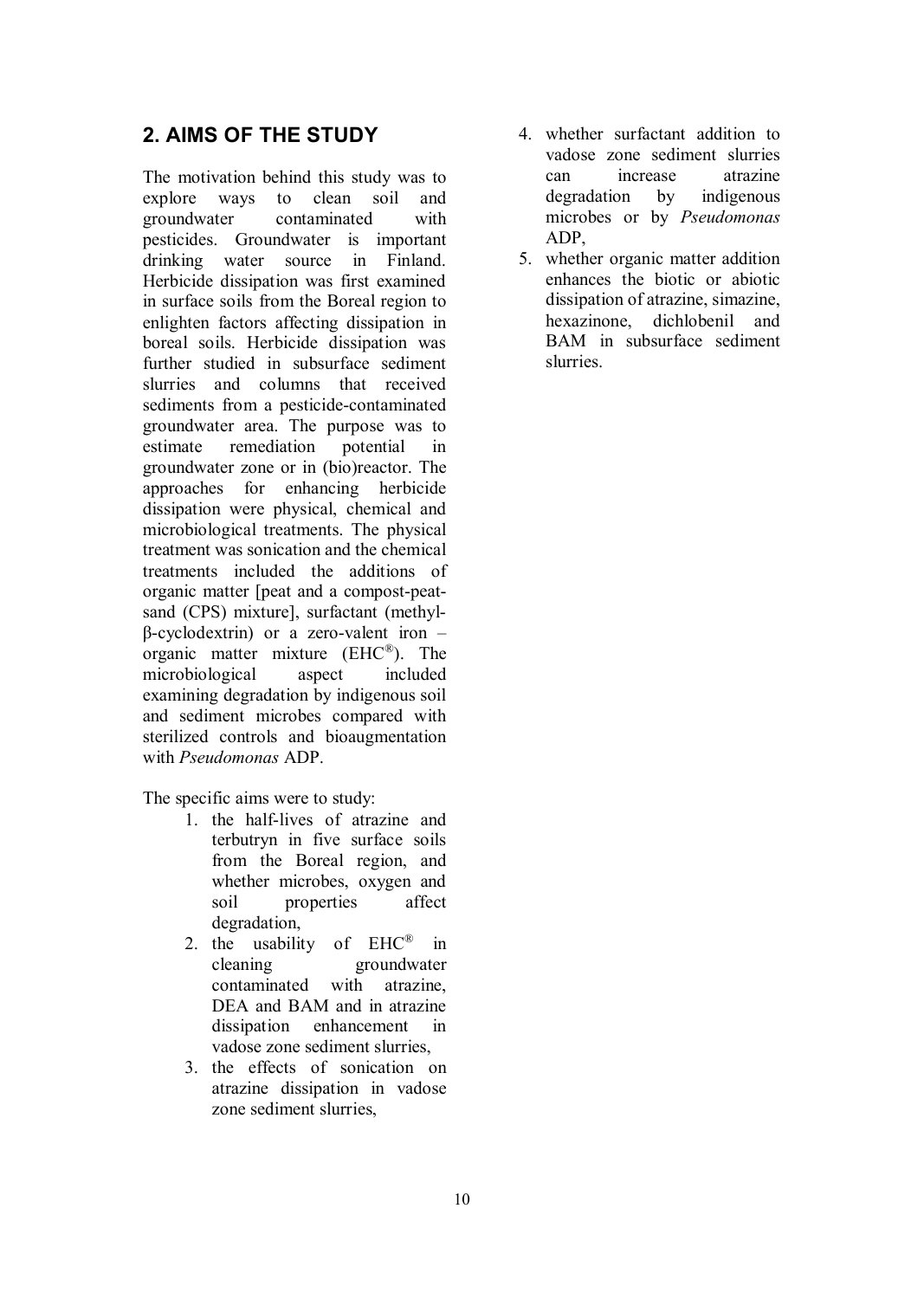## **3. MATERIALS AND METHODS**

#### **3.1 Surface soils, subsurface sediments and groundwater**

The surface soils and subsurface sediments used in the experiments were collected in the city of Lahti (Finland), which is located in the Boreal region (Fig. 3). The sampling sites, apart from flowerbed G, were situated in a groundwater area contaminated with atrazine, DEA, DIA, simazine and BAM (railway C and B in Talja et al. 2008, railway C and garden F in Mattsson et al. 2015). Simazine had been used in flowerbed G and garden F two years before collecting the top 20 cm of the surface soils with a small drill  $(\emptyset 3 \text{ cm})$ . The vadose zone sediments used in the slurries in flasks, were from 11.3 m to 14.6 m deep near the railway station (C in Fig. 3), just above the groundwater table at about 15 m. The combined sediments used in the column experiment were from drillings near the railway station (railway C, 6.1–55.0 m deep, water table at 15 m) and in the city garden (garden F, 18.6–31.0 m deep, water table at 4.6 m). The surface soils and subsurface sediments were stored in plastic bags at +4 °C until use. The groundwater was from Lahti and was contaminated with atrazine  $(0.08 \text{ µg } l^{-1})$ , DEA (0.03 μg l<sup>-1</sup>) and BAM (0.02 μg l<sup>-1</sup>).



**Figure 3.** Sampling sites of railway B and C, garden E and F and flowerbed G soils in Lahti, Finland.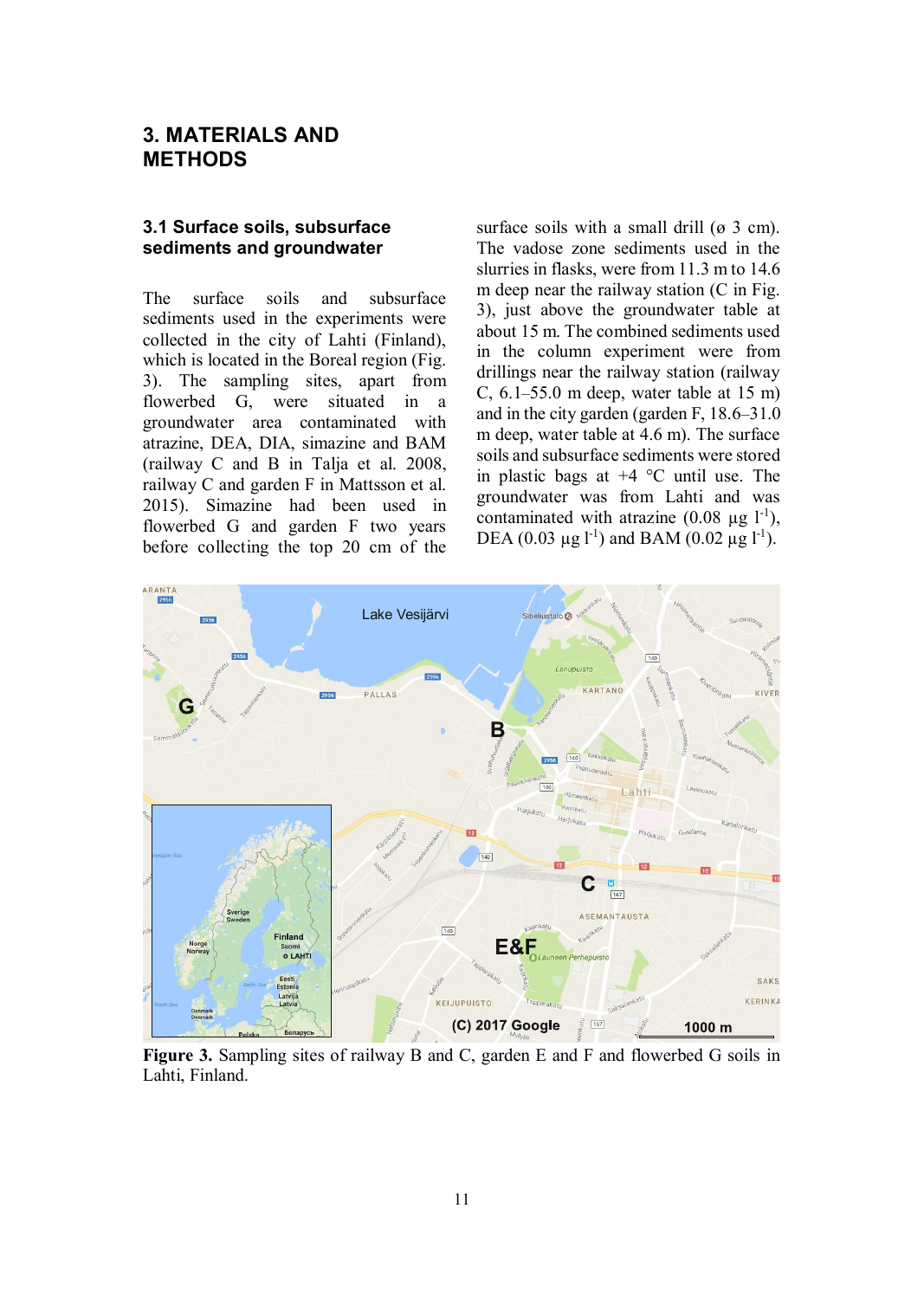#### **3.2 Design of the experiments**

The variables used in the study are summarized in Box 1. Surface soils were used to study factors that may affect herbicide dissipation: oxygen, microbes and soil properties. Dissipation in groundwater deposit slurries was studied in Talja et al. (2008). Subsurface sediment slurries were used to examine the effects of various treatments on herbicide dissipation with the aim to model groundwater environment or slurry (bio)reactor in laboratory-scale. The purpose of the pilot-scale subsurface sediment columns with groundwater flow was to simulate remediation in groundwater zone. Herbicides tend to be more persistent in subsurface soils and groundwater, where there is also often less organic matter. Therefore, the effect of organic matter additions on herbicide dissipation was examined. EHC® was used to examine the combined effects of organic matter and zero-valent iron. Bioavailability may limit herbicide degradation, whereas sonication and surfactants may release herbicides from surfaces and, thus, increase dissipation. The role of microbes in herbicide degradation is important. Therefore, the effects of indigenous sediment microbes and a known atrazine degrader *Pseudomonas* ADP on herbicide dissipation were examined. Both aerobic and anaerobic conditions were studied, because conditions can become anoxic in soils and groundwater.

The treatments in the experiments and the initial concentrations of the compounds studied are presented in Table 3. In the beginning of the experiments, the soils and sediment slurries were spiked with herbicides and degradation products. Atrazine and terbutryn dissipation in five surface soils was examined in 100-ml glass flasks with 15 g dry weight (dw) of moist soil in each flask. The sediment slurries consisted of 15 g dw sediment and 50 ml sterile distilled water in 100-ml glass flasks. The subsurface sediment columns were 2 m high and 5 cm in diameter and contained 1.5 m sediment and 0.5 m groundwater over the sediments. Groundwater flowed through the columns at velocity typical to natural<br>groundwater. The sediments and groundwater. The sediments and groundwater were not spiked, but the groundwater was contaminated with atrazine, DEA and BAM. The number of replicates in all experiments was three or four.

1. System 1.1. Surface soils 1.2. Subsurface sediment slurries 1.3. Subsurface sediment columns + groundwater flow 2. Herbicides / degradation products 2.1. Atrazine 2.2. Terbutryn 2.3. DEA 2.4. BAM 2.5. Simazine 2.6. Hexazinone 2.7. Dichlorobenil 3. Treatment 3.1. Physical • Sonication 3.2. Chemical • Organic matter Surfactant Zero-valent iron + organic matter 3.3. Biological • Native microbes *Pseudomonas* ADP

**Box 1.** The variables used in the study.

The anaerobic conditions were created in the experimental flasks by placing them in incubation jars with Anaerocult A -reagent (Merck KGaA, Darmstadt, Germany), and Anaerotest (Merck) was used to check that the conditions remained anaerobic. Sterilization was carried out by autoclaving for 1 h at 121 °C and 101 kPa on three successive days. The flasks were incubated in the dark, in a shaker and at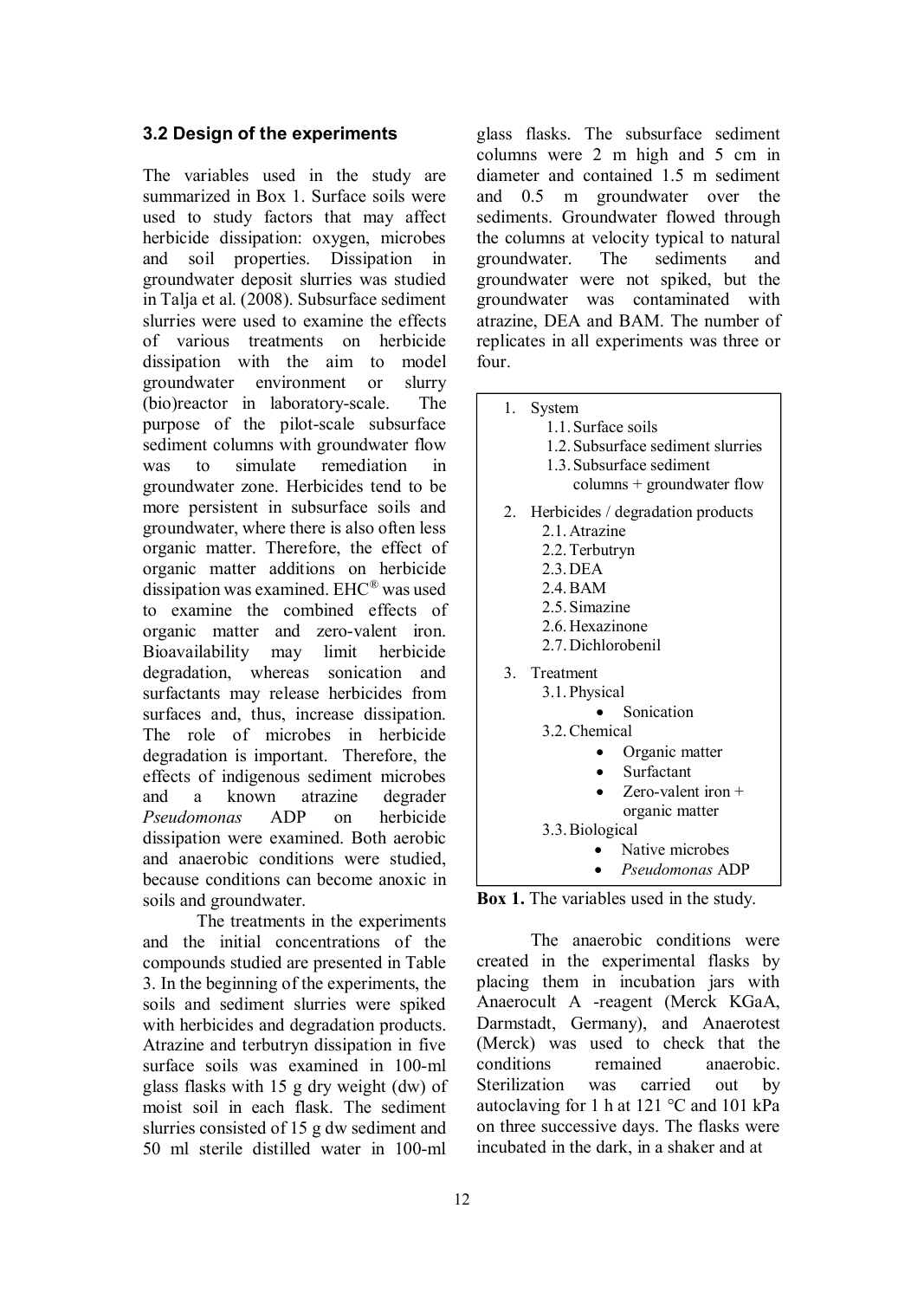| Kauttua, Finland). The percentages                  | s are by weight of sediment.  | and organic matter (50%) (PeroxyChem, Philadelphia, PA, USA). Compost-peat-sand (CPS) mixture is a commercial product Musta Multa (Biolan, |                                        |  |
|-----------------------------------------------------|-------------------------------|--------------------------------------------------------------------------------------------------------------------------------------------|----------------------------------------|--|
| Experiment (Paper)                                  | Material                      | Treatments/Factors                                                                                                                         | Compound(s) studied                    |  |
| Herbicide dissipation study (I)                     | surface soils                 | aerobic/anaerobic                                                                                                                          | atrazine $(100 \mu g g^{-1})$          |  |
|                                                     |                               | sterilized/non-sterilized                                                                                                                  | terbutryn $(67 \mu g g^{-1})$          |  |
|                                                     |                               | soil $(B, C, E, F, G)$                                                                                                                     |                                        |  |
| EHC®, flask experiment (II)                         | vadose zone sediment slurries | aerobic/anaerobic                                                                                                                          | atrazine $(30 \text{ mg } l^{-1})$     |  |
|                                                     |                               | sterilized/non-sterilized                                                                                                                  |                                        |  |
|                                                     |                               | $EHC^{\circledR}$ (0, 1 or 2%)                                                                                                             |                                        |  |
| $\mathrm{EHC}^\circledast$ , column experiment with | subsurface sediment +         | $\overline{\text{EHC}}^{\text{\textregistered}}$ (0 or 2%)                                                                                 | atrazine (app. 77 ng l <sup>-1</sup> ) |  |
| groundwater flow (II)                               | contaminated groundwater      |                                                                                                                                            | $DEA$ (app. 32 ng $I^{-1}$ )           |  |
|                                                     |                               |                                                                                                                                            | $BAM$ (app. 16 ng $I^{-1}$ )           |  |
| Sonication experiment 1 (III)                       | vadose zone sediment slurries | sterilized/non-sterilized                                                                                                                  | atrazine $(100 \text{ mg } 1^{-1})$    |  |
|                                                     |                               | sonication $(0, 5 \text{ or } 10 \text{ min}, \text{ once } \& \text{ twice a day})$                                                       |                                        |  |
| Sonication experiment II (III)                      | vadose zone sediment slurries | sterilized/non-sterilized                                                                                                                  | atrazine $(100 \text{ mg l}^{-1})$     |  |
|                                                     |                               | sonication $(0, 20$ or 30 min, twice a day)                                                                                                |                                        |  |
| Various additives (IV)                              | vadose zone sediment slurries | aerobic/anaerobic                                                                                                                          | atrazine $(30 \text{ mg l}^{-1})$      |  |
|                                                     |                               | sterilized/non-sterilized                                                                                                                  |                                        |  |
|                                                     |                               | CPS (0, 5 or 15%)                                                                                                                          |                                        |  |
|                                                     |                               | peat (0 or 5%)                                                                                                                             |                                        |  |
|                                                     |                               | $\beta$ -cyclodextrin (0 or 0.5%)                                                                                                          |                                        |  |
|                                                     |                               | Pseudomonas ADP (yes/no)                                                                                                                   |                                        |  |
| Herbicide mixture experiment                        | subsurface sediment slurries  | sterilized/non-sterilized                                                                                                                  | atrazine $(15 \text{ mg l}^{-1})$      |  |
| with organic matter additions                       |                               | aerobic/anaerobic                                                                                                                          | simazine $(15 \text{ mg } l^{-1})$     |  |
| $\sum_{i=1}^{n}$                                    |                               | peat ( $0$ or $5\%$ )                                                                                                                      | hexazinone $(25 \text{ mg } l^{-1})$   |  |
|                                                     |                               | CPS (0 or 15%)                                                                                                                             | dichlobenil (20 mg 1 <sup>-1</sup> )   |  |
|                                                     |                               |                                                                                                                                            | BAM (20 mg 1 <sup>-1</sup> )           |  |

Table 3. Experiments, treatments and initial concentrations of the compounds studied. EHC® is a commercial mixture of zero-valent iron (50%) **Table 3.** Experiments, treatments and initial concentrations of the compounds studied. EHC® is a commercial mixture of zero-valent iron (50%)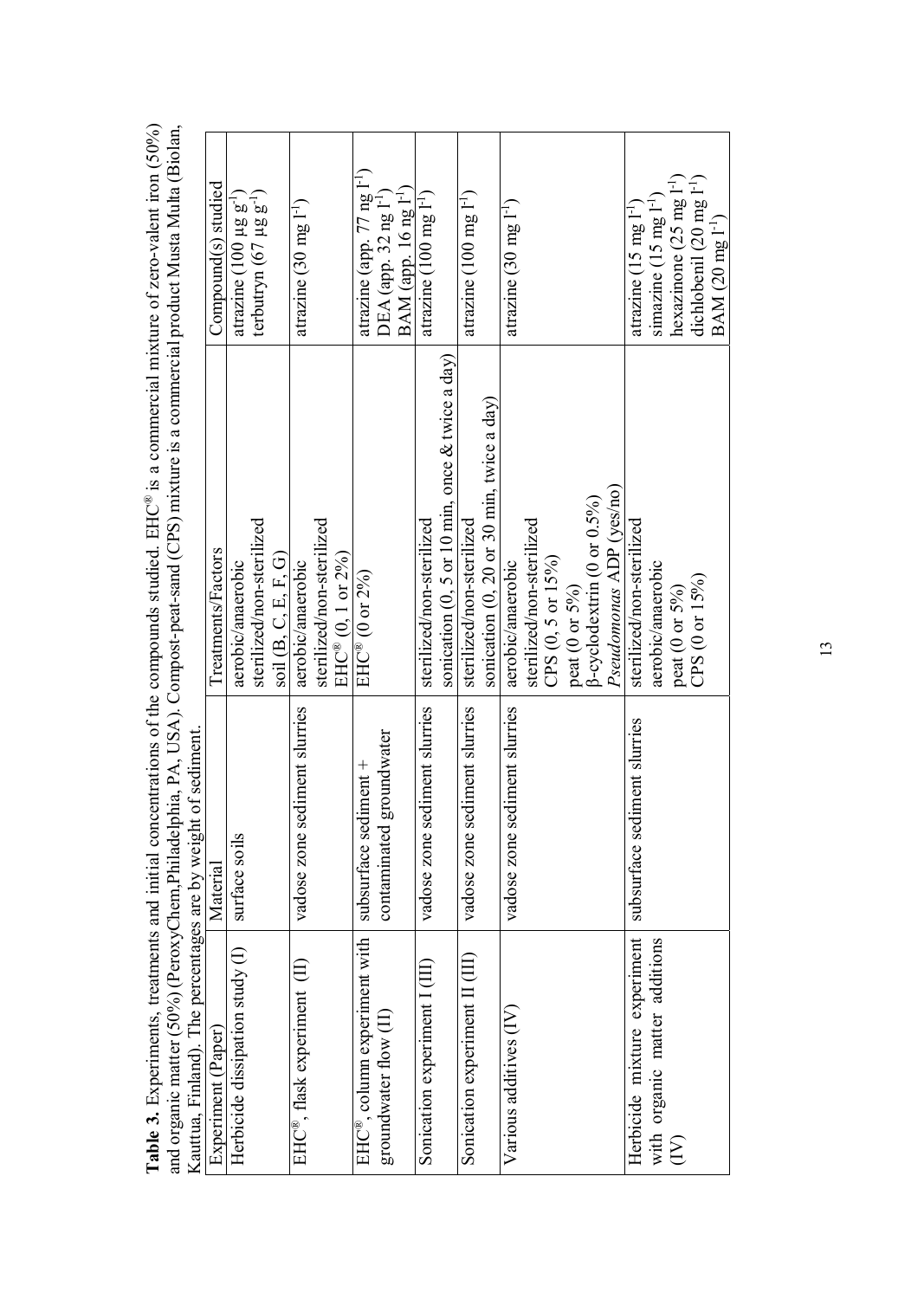room temperature (22  $\pm$  2 °C). Before sampling, the soils and sediment slurries were mixed carefully and the particles in the slurries were allowed to settle for at least 15 min. Samples from the slurries were taken from aqueous phase. During the column experiment, 1-l effluent water samples were collected, and at the end of the experiment, sediment samples were collected for extraction.

### **3.3 Chemical, physical and microbiological analyses**

The laboratory analyses used here are presented in Table 4. The pesticide analyses are presented in further detail in the following section.

### *Analyses of pesticides*

Simazine as an internal standard (73.8 μg) was added to the 0.1-g surface soil samples, which were extracted three times with 1.5 ml of methanol-water  $(3:1, 1)$ vol:vol). The extracts were combined. Extraction included careful mixing, sonication for 15 min and shaking overnight at 200 revolutions per minute (rpm). The extracts and standards (I) were filtered  $(0.45 \mu m)$  and analysed with high performance liquid chromatography (HPLC), which comprised a Waters sample processor (712 WISP; Waters Copr., Milford, MA, USA), two pumps (model 6000A) and Symmetry C18 column (3.9 x 150 mm), and Hewlett-Packard ultraviolet (UV) detector (HP 1050, 225 nm; Hewlett-Packard, Palo Alto, CA, USA). The mobile phase flowed at 1 ml min-1 and consisted of 10 mM phosphate buffer (pH 7.0) and acetonitrile. Acetonitrile concentration was increased from 30 % to 70 % in 12 min, and after 1 min the concentration was decreased to 30 % in 5 min and held there for 5 min.

The 100–500-μl water samples from the slurries were amended with 100 μl of simazine as an internal standard and methanol-water (3:1, vol:vol) to obtain a final volume of 600 μl and internal

standard concentration of 5.06–15.3 mg l-1 . The standards (II–IV) contained the same concentration of internal standard as the samples. The pesticides were analysed with a Shimadzu Prominence HPLC-UV/VIS (ultraviolet/visible light) apparatus (Shimadzu Corp., Kyoto, Japan) and SunFire C18 column (Waters) (II–IV). The flow rate was  $0.4$  ml min<sup>-1</sup> and the mobile phase consisted of acetonitrile and filtered distilled water. For the first 3.5 min acetonitrile concentration was held at 30 %, followed by increase to 65 %, which was held until 8.5 min, and decreased to 30  $%$  until 14 min.

Propazine as an internal standard (Fig. 1, Table 2) was added to the 500 ml water samples from the column experiment, and the samples were filtered (II). The samples were concentrated with solid-phase extraction, evaporated and the precipitates extracted with acetone. The filtered samples were analysed with a gas chromatograph-mass spectrometer (Shimadzu GCMS-QP-2010Ultra) and ZB-5MS capillary column (II).

The pesticides from the subsurface sediments were extracted by adding methanol-water (3:1, vol:vol) and 20 μg (II and III) or  $9.96 \mu$ g (IV) of propazine as an internal standard to the sediment. The extractions were sonicated for 20 min, shaken overnight at 200 rpm and centrifuged. The supernatants from three extractions were combined and evaporated, and the precipitates were solubilized in methanol-water (3:1) or acetone. The pesticides remaining in the sediments after the experiments were analysed with GC-MS as in II–IV. The pesticides initially occurring in the sediments were analysed using Shimadzu Prominence HPLC-UV/VIS equipment, as presented in Mattsson et al. (2015).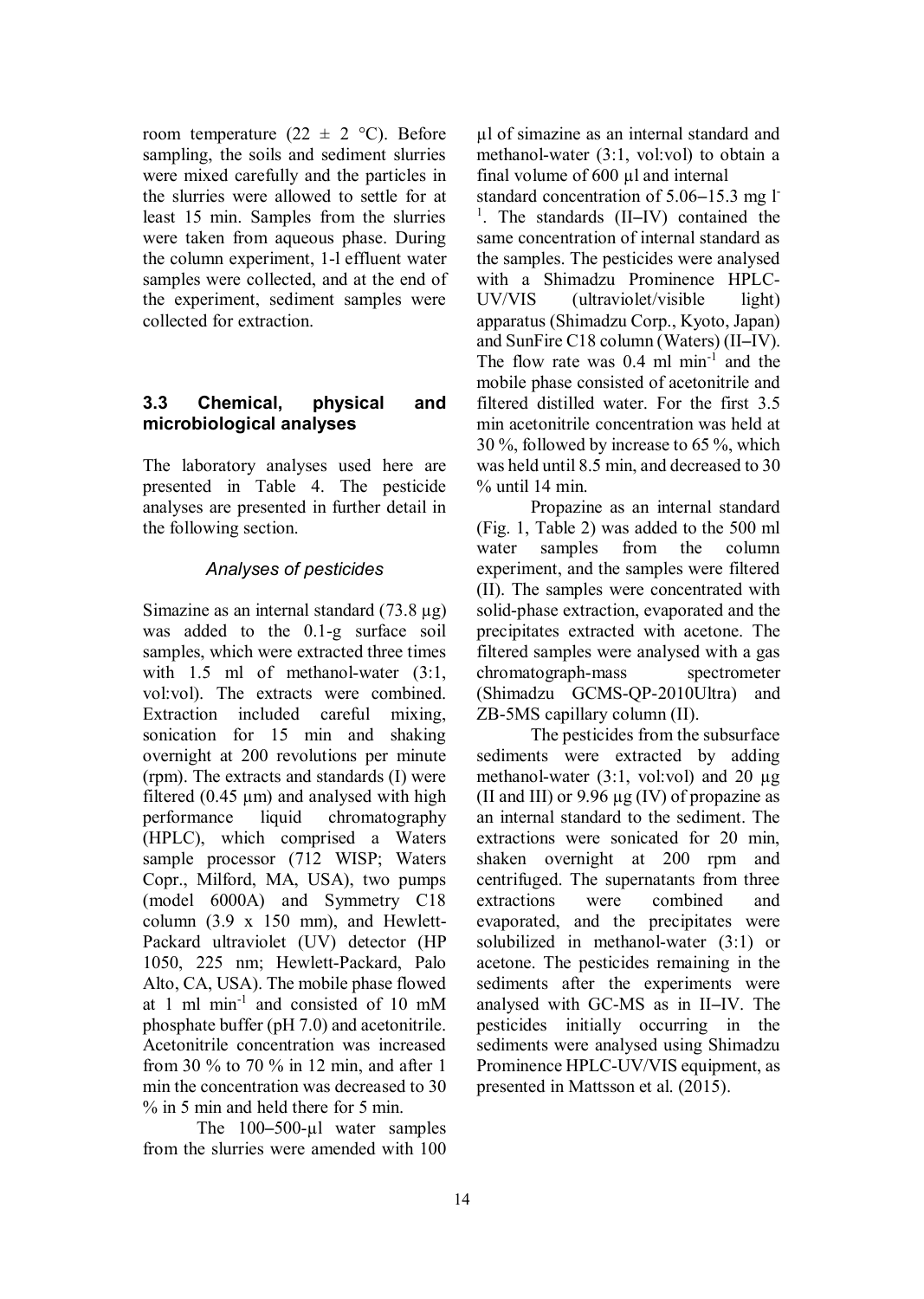| hesis.<br>Table 4. Methods used in the th |                                      |                                                                                                                            |
|-------------------------------------------|--------------------------------------|----------------------------------------------------------------------------------------------------------------------------|
| Analyses                                  | Paper                                | Reference / method                                                                                                         |
| Chemical and physical analyses            |                                      |                                                                                                                            |
| Hq                                        | I, II, IV                            | I: soil : distilled water -ratio 2 : 5 (vol : vol), pH-meter                                                               |
|                                           |                                      | II: pH from slurry (pH-meter) and effluent (pH paper)                                                                      |
|                                           |                                      | IV: slurry pH with pH-meter or pH-paper                                                                                    |
| dry weight                                | . III. IV                            | SFS-EN 13040 (2000) / 105 °C for 16 h                                                                                      |
| soil<br>water content of saturated        |                                      | soil wetted with distilled water and allowed to stand in funnel for 24 hours                                               |
| organic matter content                    | $1.11$ $\rm{III}$ $\rm{IV}$          | SFS-EN 13039 (2000) / 550 °C for 4 h                                                                                       |
| grain size distribution                   |                                      |                                                                                                                            |
| Cd, Co, Cr, Cu, Fe, Mn, Ni, Pb, Zn        | ЦЦ                                   | Talja et al. (2008); ISO 11885 (1996), ISO/CD 22036 (2005); Ramboll Analytics                                              |
| total carbon                              | $\mathbb{I}, \mathbb{H}, \mathbb{N}$ | Talja et al. (2008)                                                                                                        |
| total organic carbon (TO                  |                                      | SFS-EN 1484 (2012)                                                                                                         |
| total nitrogen                            | I, III, IV                           | Talja et al. (2008)                                                                                                        |
| ammonium                                  | E                                    | Talja et al. (2008): SFS 5505 (1988), Ramboll Analytics                                                                    |
| nitrate                                   | I, III                               | Talja et al. (2008): SFS-EN ISO 10304-1 (1995), SFS-EN ISO 10304-2 (1997);                                                 |
|                                           |                                      | Ramboll Analytics                                                                                                          |
| nitrite                                   | Ę                                    | Talja et al. (2008): SFS-EN ISO 10304-1 (1995), SFS-EN ISO 10304-2 (1997);                                                 |
|                                           |                                      | Ramboll Analytics                                                                                                          |
| pesticide extraction                      | $\overline{\mathbb{H}}$ in           | II; Mattsson et al. (2015)                                                                                                 |
| Ų<br>pesticide analysis by HPL            | I, II, III, IV                       | I: Talja et al. (2008); II: Pukkila & Kontro (2014)                                                                        |
| <b>UVVVIS</b>                             |                                      | III: III, Mattsson et al. $(2015)$                                                                                         |
| pesticide analysis by GC-MS               | II, III, IV                          | $\rm II, III, IV$                                                                                                          |
| Microbial analyses                        |                                      |                                                                                                                            |
| checking sterility                        | $\sum_{i=1}^{n}$                     | I: plating on Luria-Bertani (L-B) plates with inoculation loop                                                             |
|                                           |                                      | IV: plating on $L$ -B plates                                                                                               |
| microbial counts                          | $\mathbb{H}, \mathbb{N}$             | III: plating from dilution series (Liu et al. 2015, Pukkila et al. 2009)<br>IV: plating from dilution series on L-B plates |
|                                           |                                      |                                                                                                                            |

15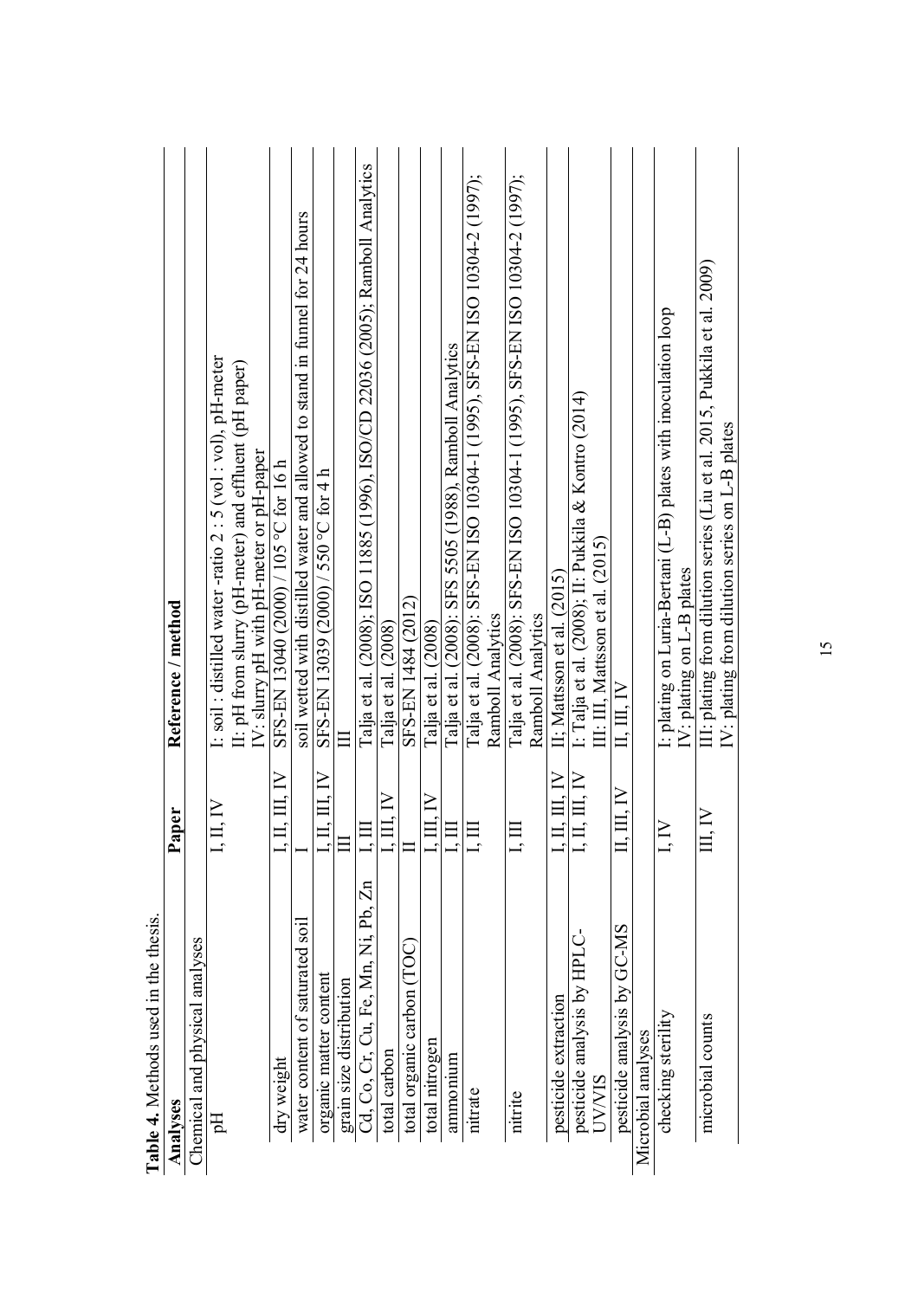#### **3.4 Calculations and statistical analyses**

The results are mostly presented as mean  $\pm$  standard deviation (S.D.). The herbicide half-lives were calculated, using the equation

(1)  $\ln C_{(t)} = -kt + \ln(C_0)$ ,

where the concentration at time t (days) is  $C_{(t)}$ , the initial concentration is  $C_0$  and k is the rate constant. In the herbicide mixture experiment, the final slow dissipation phase was omitted from the half-life calculations.

The effects of the various treatments and factors on the pesticide half-lives and concentrations were determined with the SPSS Statistical package for Windows (SPSS Inc.,

Chigago, IL, USA) or IBM SPSS Statistics (IBM Corporation, NY, USA). When the data were normally distributed (Kolmogorov-Smirnov's test  $p > 0.05$ ) and the variances were homogenous (Levene's test  $p > 0.05$ ), parametric analysis of variance (ANOVA) and Tukey's honestly significant difference (Tukey HSD) test were used (II, III). Otherwise, the nonparametric Kruskal-Wallis (K-W) test, and Mann-Whitney (M-W) test for pairwise comparisons were used (I–IV). Repeated measures analysis of variance (RMA) was used to determine the sonication effects, even though at few time points, p was < 0.05 in Levene's test and Kolmogorov-Smirnov's test (III). Each time point was usually analysed separately. Correlations were examined with Pearson's correlation analysis.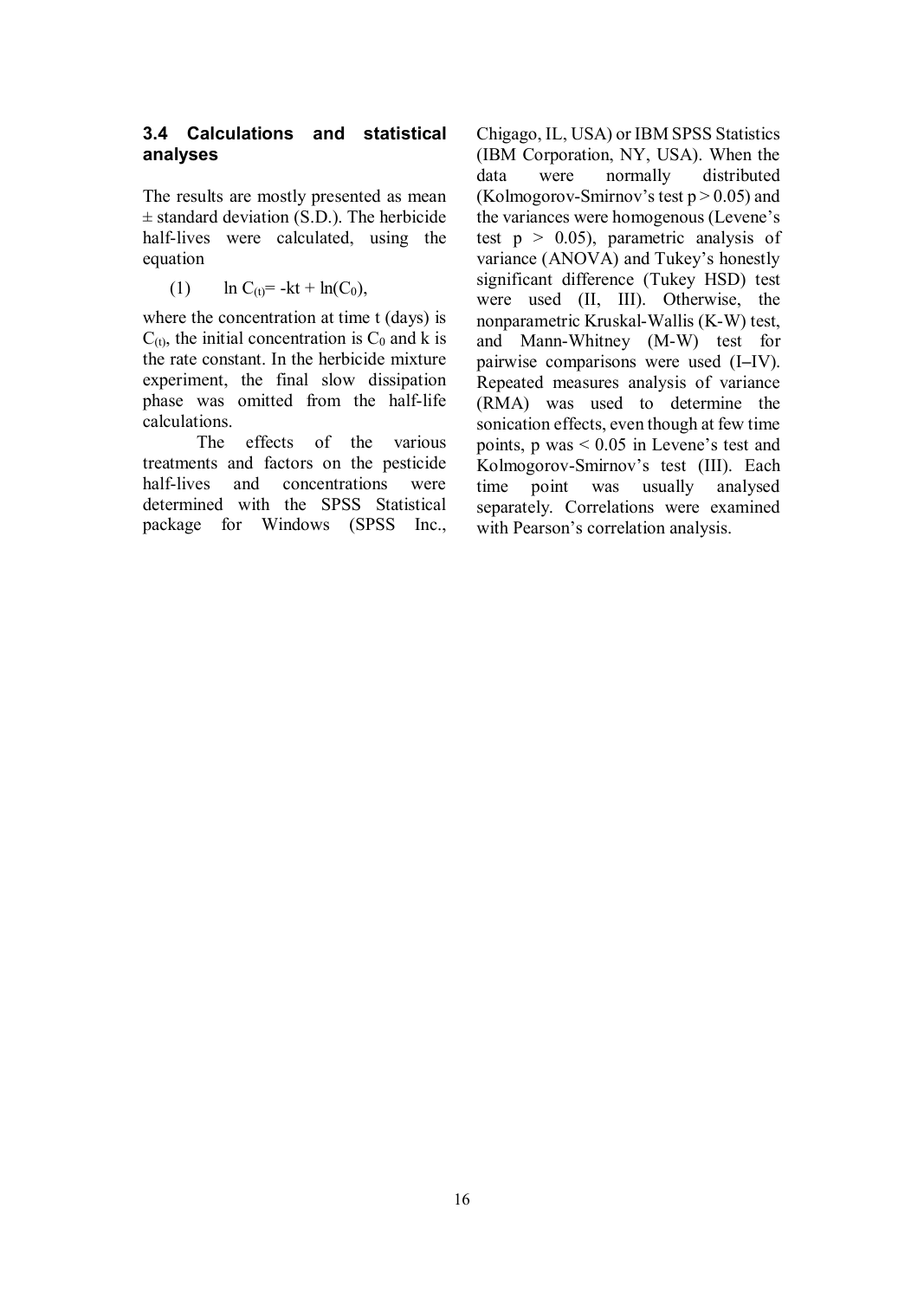## **4. RESULTS AND DISCUSSION**

#### **4.1 Atrazine and terbutryn dissipation in boreal surface soils**

The importance of oxygen, microbes and soil properties in atrazine dissipation was examined in five surface soils from the Boreal region. Oxygen did not have an overall impact on atrazine half-lives (K- $W, p > 0.05$ , while microbes and soil sites did (K-W,  $p \leq 0.001$ ) (I). Microbes enhanced atrazine degradation in all soils, although not under all conditions. Microbes did not degrade atrazine in the anaerobic railway B soil and aerobic railway C soil, based on the comparison of atrazine dissipation in soils and sterilized soils (Fig. 4). The indication that atrazine degradation can in some soils be limited by the presence or absence of oxygen may be environmentally relevant. For example, heavy rains and flooding could create anaerobic conditions, and hinder atrazine degradation in the railway B soil (I). Since atrazine is commonly found in surface and ground waters (Lazorko-Connon & Achari 2009), clearly not all of atrazine has been degraded in the surface soils, for one reason or another.

The atrazine half-lives in the railway B soil ranged between 181 d and no dissipation, while in the four other soils the half-lives were shorter: 57–183 days (M-W,  $p \le 0.001$ , Table 2 in I). Atrazine was degraded in the railway B soil only in the presence of microbes and oxygen. In the four other soils, the atrazine dissipated chemically below the detection limit in 400 d and more rapidly in the presence of microbes (Fig. 4). The poor microbial and chemical dissipation in the railway B soil



**Figure 4.** Atrazine concentrations (mean  $\pm$  S.D., n = 3) in five surface soils under aerobic (a, b) and anaerobic (c, d) conditions, and in sterilized soils (b, d).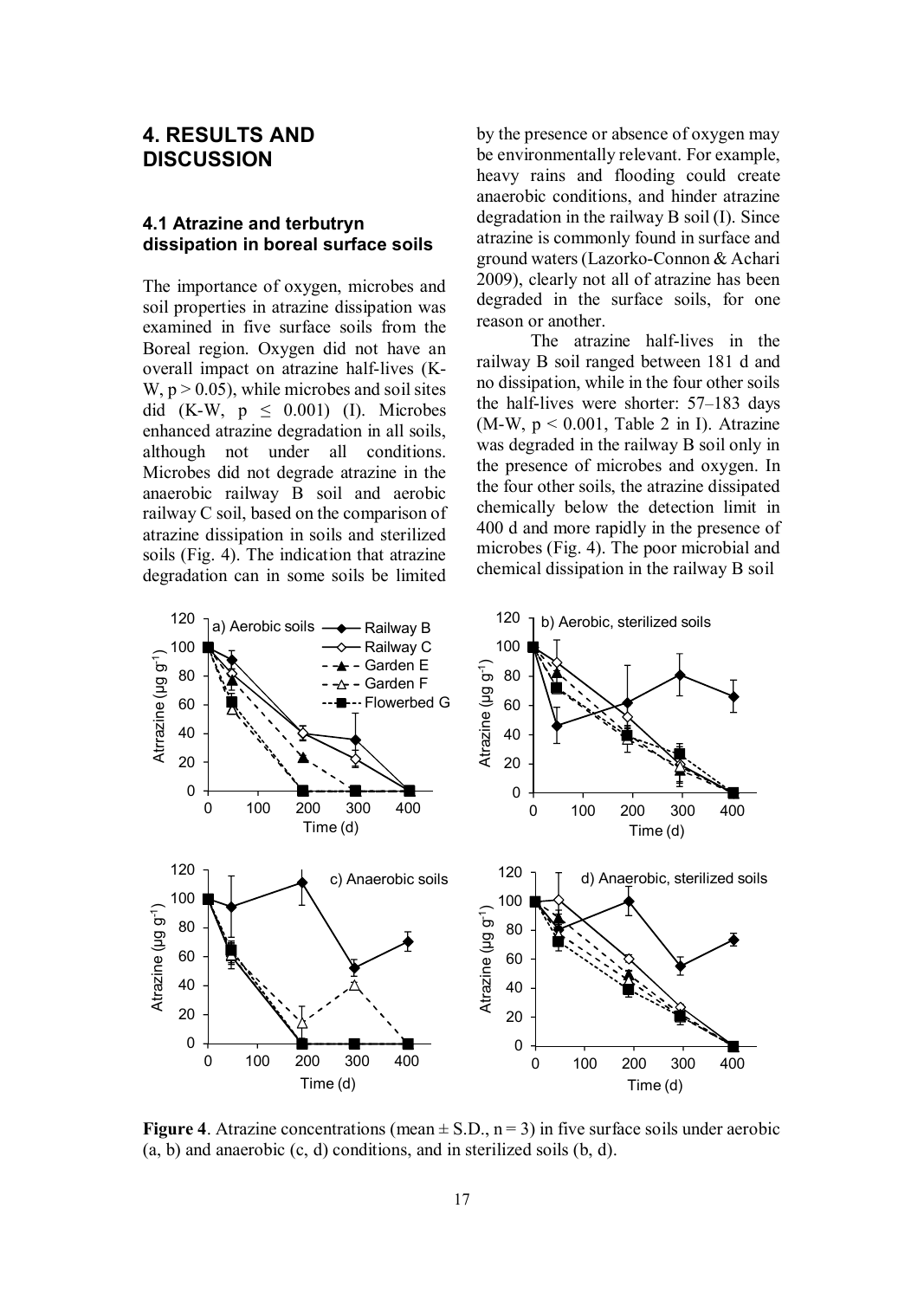could have been associated with the soil composition and nutrient levels. The railway B soil had only 1.0% organic matter, compared with 8.2–16.8% in the other soils. The concentrations of totalcarbon, total-nitrogen, ammonium, nitrate, nitrite, and the elements Co, Cr, Mn and Zn were also lowest in the railway B soil (Table 1 in I). However, the inorganic element concentrations were not associated with atrazine half-lives, while total-C ( $p = 0.088$ ), total-N ( $p = 0.044$ ) and  $NO<sub>3</sub>$  ( $p = 0.041$ ) correlated with the halflives in the presence of oxygen.

The atrazine half-lives in the four more organic boreal soils (57–139 d) were similar to the half-lives in temperate soils that had not been adapted to atrazine, i.e. between 28 and 178 d (Accinelli et al. 2001, Krutz et al. 2010). Shorter half-lives have been found in adapted soils in temperate and subtropical regions (Kookana et al. 2010, Krutz et al. 2010). Atrazine dissipation was slower and even non-existent in the railway B soil, which implies that atrazine may persist in some boreal soils. Persistence may be increased by boreal weather conditions. The annual average temperature at the soil collection sites was  $4-5$  °C in 1981–2010, and the average summer temperature was 15–16 °C, with maximum mean temperatures of 20–22 °C (Finnish Meteorological Institute 2016). However, the experiment was conducted in the laboratory at  $22 \pm 2$ °C. Previously, increase in temperature accelerated atrazine and terbutryn dissipation (Lechón et al. 1997, Kookana et al. 2010, Lewis et al. 2016). Aging of the atrazine residues may also decrease biodegradation (Barriuso et al. 2004). The soils were spiked in the beginning of this experiment, which represents situation right after application. However, the experiment was long.

Terbutryn dissipated below the detection limit in 189–402 d in the aerobic railway C, garden E and F and flowerbed G soils with the aid of microbes (half-lives 70–218 d). Even though the half-life calculations showed no clear chemical dissipation, the terbutryn concentrations in the four aerobic sterilized soils decreased to  $46 \pm 5$  μg g<sup>-1</sup> from the initial 67 μg g<sup>-1</sup> (Fig. 5). In the aerobic railway B soil and sterilized B soil, the terbutryn concentration decreased to  $35 \pm 8$  µg g<sup>-1</sup>, chemically. Terbutryn did not dissipate under anaerobic conditions, apart from a slight decrease to  $52 \pm 6$  µg g<sup>-1</sup> in the railway B soil and sterilized B soil. In general, terbutryn dissipation seemed to require oxygen and was enhanced by microbes in the four soils with higher organic matter and nutrient content. Muir and Yarechewski (1982) observed also that biological activity and oxygen were important for terbutryn degradation. Terbutryn half-lives in aerobic sedimentwater systems were 180–380 d, while under nitrogen-aerated conditions the halflives were over 650 d (Muir & Yarechewski 1982). In the aqueous phase of boreal groundwater deposit microcosms, microbial terbutryn degradation was only detected in the presence of oxygen with half-lives of 177– 349 d (Talja et al. 2008). In a study in Spain by Lechón et al. (1997), terbutryn half-lives in surface soils were mostly as short as 7–58 d and as long as 227 d, and the half-lives were shorter in flask incubations than in packed or intact soil cores. This implies that the half-lives obtained in this study in flasks may have resulted in underestimation of the persistence of terbutryn in intact soil in the environment. Together with cold climate, the possible lack of degraders and occasional anaerobic conditions, terbutryn has the potential to persist in boreal environments. Even in the soils that showed degradation capacity, terbutryn dissipation below the detection limit required at least half a year at room temperature.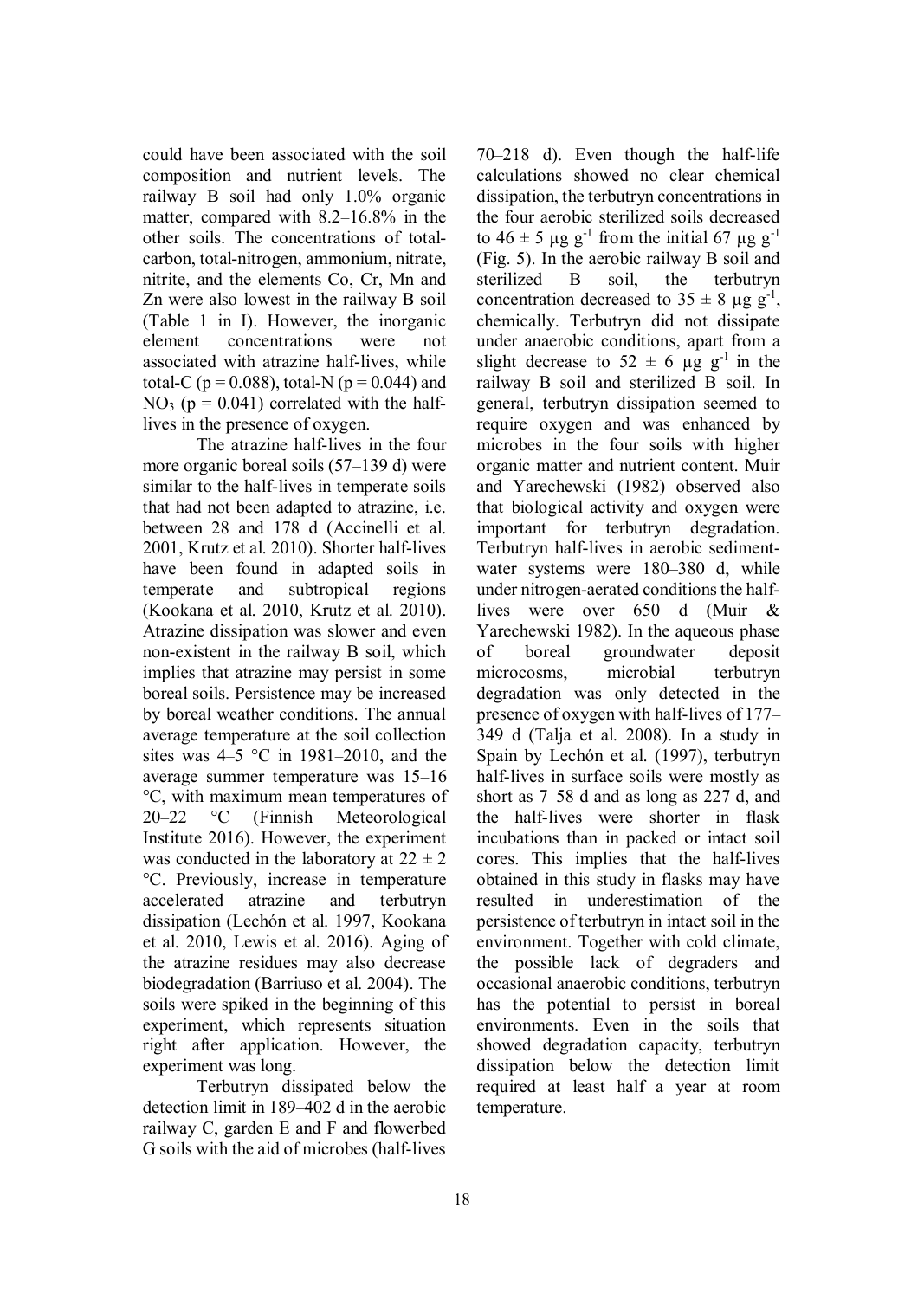

**Figure 5.** Terbutryn concentrations (mean  $\pm$  S.D., n = 3) in five surface soils under aerobic (a, b) and anaerobic (c, d) conditions, and in sterilized soils (b, d).

#### **4.2 Effects of a zero-valent iron and organic matter mixture on atrazine, DEA and BAM in subsurface sediment – water systems**

The effects of a commercial zero-valent iron and organic matter mixture called EHC® on herbicide dissipation was studied in flasks and in pilot-scale columns. The application of 2.0  $\%$  EHC<sup>®</sup> by mass of sediment into slurries and sterilized slurries enhanced atrazine dissipation, compared with unamended controls under aerobic conditions (Tukey HSD,  $p < 0.05$ ) but not under anaerobic conditions (Fig. 1 in II). At the end of the experiment (day182), 75.0  $\pm$  4.3 % of the atrazine remained in the aerobic slurries with 2.0 % EHC<sup>®</sup>, and a similar amount  $(77.8 \pm 2.1)$  $\%$ , 23.3 mg  $1^{-1}$ ) in the corresponding sterilized slurries, which indicates chemical dissipation. The atrazine dissipation efficiency was  $0.88 \pm 0.14$  mg  $g^{-1}$  of EHC®.

In the sediment column experiment, groundwater flowing through the columns contained  $0.077 \pm 0.021$  μg l<sup>-</sup> <sup>1</sup> atrazine,  $0.032 \pm 0.0075$  μg l<sup>-1</sup> DEA and  $0.016 \pm 0.0036$  μg l<sup>-1</sup> BAM. At first, the 2.0 % EHC® decreased the atrazine, DEA and BAM concentrations in the effluent water, compared with the controls without EHC<sup>®</sup> (M-W,  $p < 0.05$ , Fig. 2 in II). The effect lasted 33–64 days. The EHC® in the water-saturated sediment columns dissipated about 7.6 μg of the pesticides and degradation products per gram of  $EHC^{\circledR}$  (II).

The chemical dissipation induced by EHC® could have resulted from chemical degradation or sorption. Half of the  $EHC^{\otimes}$  is zero-valent iron, which has been used to reductively degrade a broad range of organic compounds, e.g.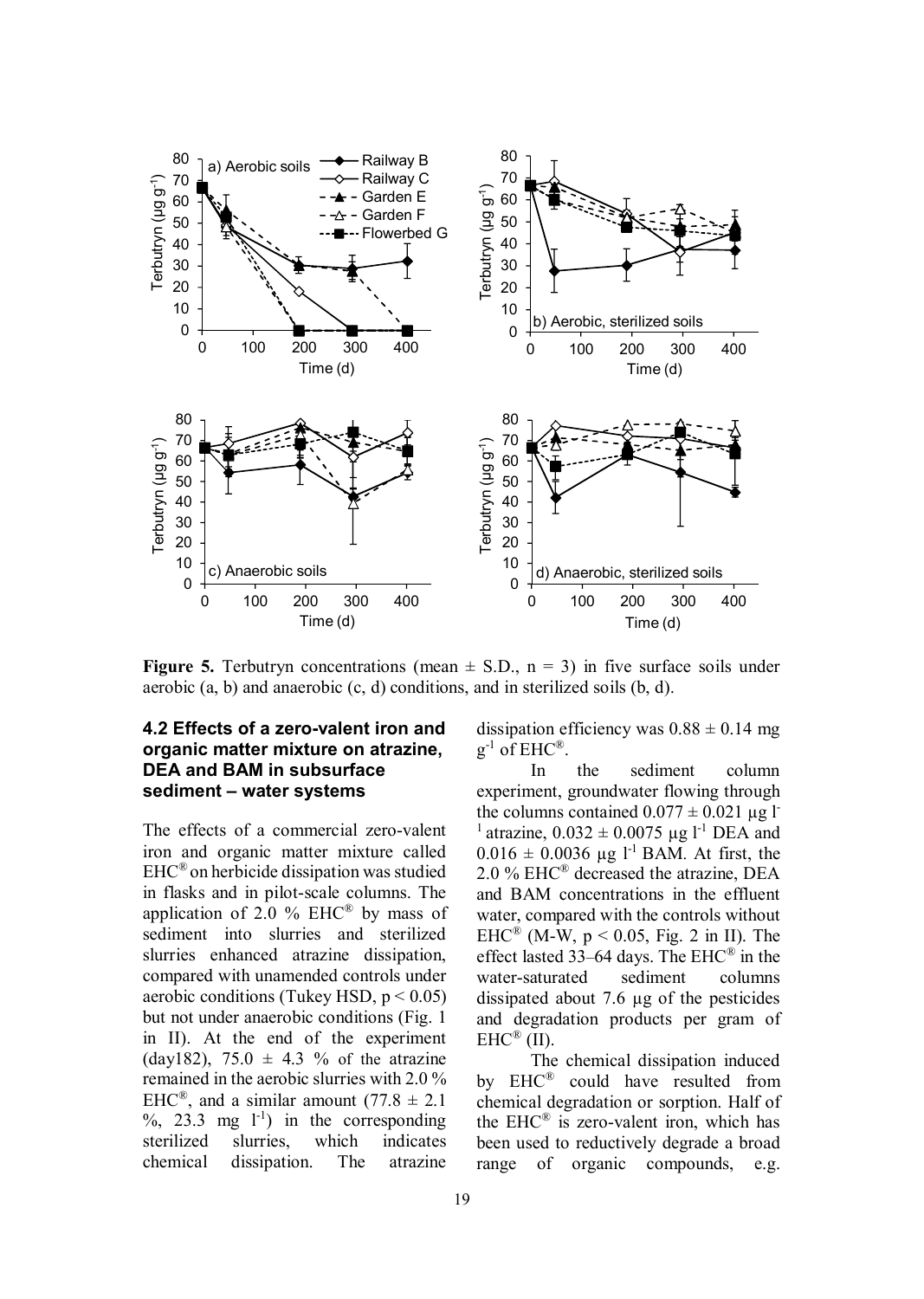chlorinated solvents and atrazine (Kim et al. 2008, Tosco et al. 2014). EHC<sup>®</sup> also contains app. 50 % organic matter, which is known to bind atrazine (Mudhoo & Garg 2011). EHC®-amended sediments from the column experiment were extracted at the end of the experiment, and the atrazine, simazine, DEA, DIA, desethyldeisopropylatrazine (DEDIA) and BAM were not detected. This implies that the compounds studied had transformed into other molecules or had become unextractable.

The dissipation capacity of EHC® seemed rather low and limited, although statistically significant (Fig. 1 and 2 in II). The atrazine dissipation efficiency of 0.88  $\pm$  0.14 mg g<sup>-1</sup> of EHC<sup>®</sup>, however, indicates that 1  $\angle$  g of EHC<sup>®</sup> could decontaminate 8800 l of water containing 0.10 μg  $1^{-1}$ atrazine, which is the EU drinking water limit value for a single pesticide (European Union 1998). This estimate was based on results under aerobic conditions. The dissipation capacity was weaker under anaerobic and water-saturated conditions, which implies that aeration may be needed if anaerobic ground waters are remediated with EHC®. The possible adverse effects of EHC® should be considered before applying it in practice. For example, the organic matter source of the commercial product is not known, and TOC was released from the EHC® columns into flowing groundwater, which may have also weakened the dissipation by EHC® (Fig. 2 in II).

#### **4.3 Effects of sonication on atrazine dissipation**

The feasibility of enhancing microbiological or chemical atrazine dissipation by sonication was studied in vadose zone sediment slurries and sterilized slurries. The sonications were carried out once and twice a day for 0, 5 and 10 min and twice a day for 0, 20 and 30 min. The atrazine concentrations were significantly lower in slurries than in sterilized slurries in both sonication experiments (RMA,  $p < 0.001$ ; Table 1 in III, Figs. 1 and 2 in III). Anilines and 2,4,6- T (trichlorophenoxyacetic acid) were also less bound in autoclaved than in nonautoclaved soil (Bollag et al. 1978, Koskinen & Cheng 1982). Autoclaving was assumed to alter the soil organic matter and to affect its adsorption sites (Koskinen & Cheng 1982) or to eliminate its biological activity which would transform anilines or their adsorption onto soil (Bollag et al. 1978). Atrazine adsorption was decreased by the presence of dissolved organic carbon and organic matter in solution (Baskaran et al. 1996, Ben-Hur et al. 2003). In addition, chlordane solubility was increased by the presence of humic substances in water (Johnson-Logan et al. 1992). Autoclaving may have released organic matter into the water and increased the solubility and decreased the adsorption of atrazine.

The atrazine concentrations were not affected by once a day sonication for 5 and 10 min (Fig. 1 and Table 1 in III). Twice a day sonication for 10 min increased the atrazine concentrations in sterilized slurries compared with sterilized slurries sonicated for 0 and 5 min (RMA,  $p \leq 0.002$ ). The concentrations did not increase significantly in slurries sonicated for 10 min twice a day, which implies that indigenous sediment microbes had degraded atrazine in the slurries.

Contrasting results were obtained in the second sonication experiment. The atrazine concentrations did not increase in sterilized slurries sonicated twice a day for 20 and 30 min (Fig. 2 and Table 1 in III). In the first experiment, twice a day sonications were initiated on day 25, by which time the atrazine concentrations in the sterilized and sonicated slurries had decreased to  $59.3 \pm 5.4$  mg l<sup>-1</sup> (n = 6), and the twice a day sonications increased the concentrations to 79.6  $\pm$  8.8 mg l<sup>-1</sup> by day 36. When the sonications were initiated in experiment 2 on day 6, the atrazine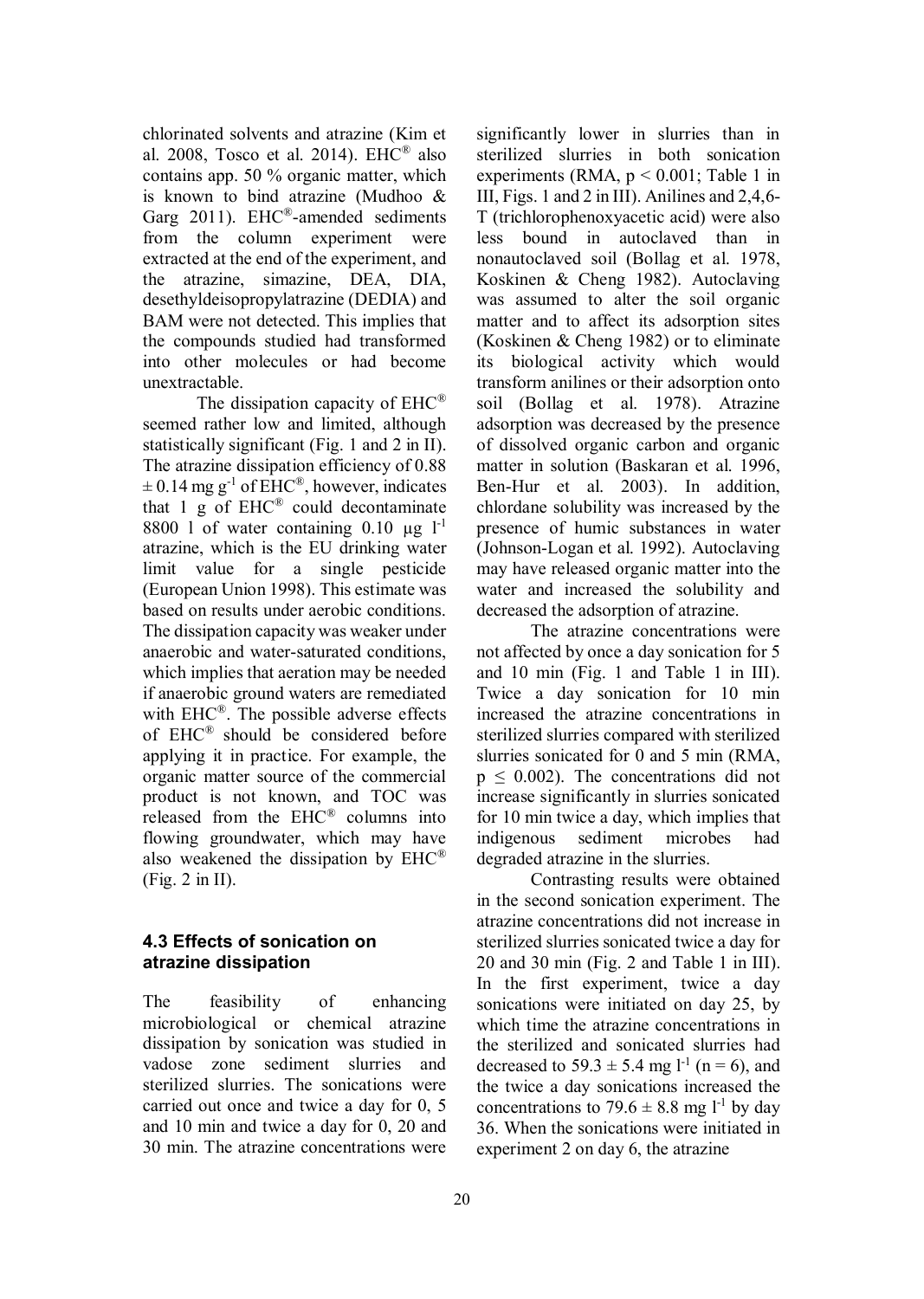concentrations were still  $76.8 \pm 7.2$  mg l<sup>-1</sup>  $(n = 6)$  in the autoclaved slurries to be sonicated.

While the twice a day sonications for 5 and 10 min did not affect the atrazine concentrations in the slurries, the twice a day sonications for 20 and 30 min increased the concentrations compared with the non-sonicated slurries (RMA,  $p \leq$ 0.002). The microbes may not have had the time to adapt to degrading atrazine during the 6 d before 20- and 30-min sonications compared with the 25 d before the twice a day sonication for 5 and 10 min. The longer sonication times may also have been harmful for biodegradation. Wood et al. (1997) discovered that continuous sonication for 12 h (36 kHz, 150 W) did not kill *Klebsiella oxytoca* (Flügge) Lautrop strain P2, but prevented growth, cell division and sugar metabolism, while 15-min exposures to sonication at intervals of 240 min increased ethanol production from cellulose. Microbial phenantrene degradation was enhanced by sonication (25-min exposures at intervals of 180 min, 42 kHz, 70 W) only in solid-liquid, not in liquid-liquid systems (Isaza & Daugulis 2009). Slurry particles may have protected the microbes from the harmful effects of sonication to some extent.

The increase in atrazine concentrations by sonication (Fig. 6) could be explained by saturation of the slurries with atrazine. Not all of the atrazine was soluble. Part of it was solid, and some was attached to particles. Normally, the samples were prepared so that the internal standard and then the methanol-water (3:1, vol:vol) were added to obtain a volume of 600 μl. When the samples were filtered through 0.45-μm filters before dilution in methanol-water, the atrazine concentrations were close to the atrazine water solubility of 33 mg  $1^{-1}$ , i.e. lower than in the samples first diluted in methanol-water (ANOVA,  $p \le 0.001$ , Fig. 7). It seems, that the samples normally included atrazine that was bound to the



**Figure 6.** Atrazine increase by sonication, compared with corresponding sediment slurries and sterilized sediment slurries without sonication. The concentrations are average from days 34–36 for the 5- and 10 min sonications, and from day 13 for 20 and 30-min sonications. The asterisk indicates statistically significant differences (Student's t-test,  $p < 0.050$ ) between the slurries and sterilized slurries. The numbers indicate statistically significant differences (ANOVA, Tukey HSD,  $p \le 0.050$ ) between the sonication times.



**Figure 7.** Release of atrazine from particles and aggregates. The 'not filtered' samples were diluted in methanol-water (3:1, vol:vol) before filtering for HPLC. The 'filtered' samples were filtered prior to dilution in methanol-water through 0.45-μm filters. The samples were from sonication experiment II, day 111.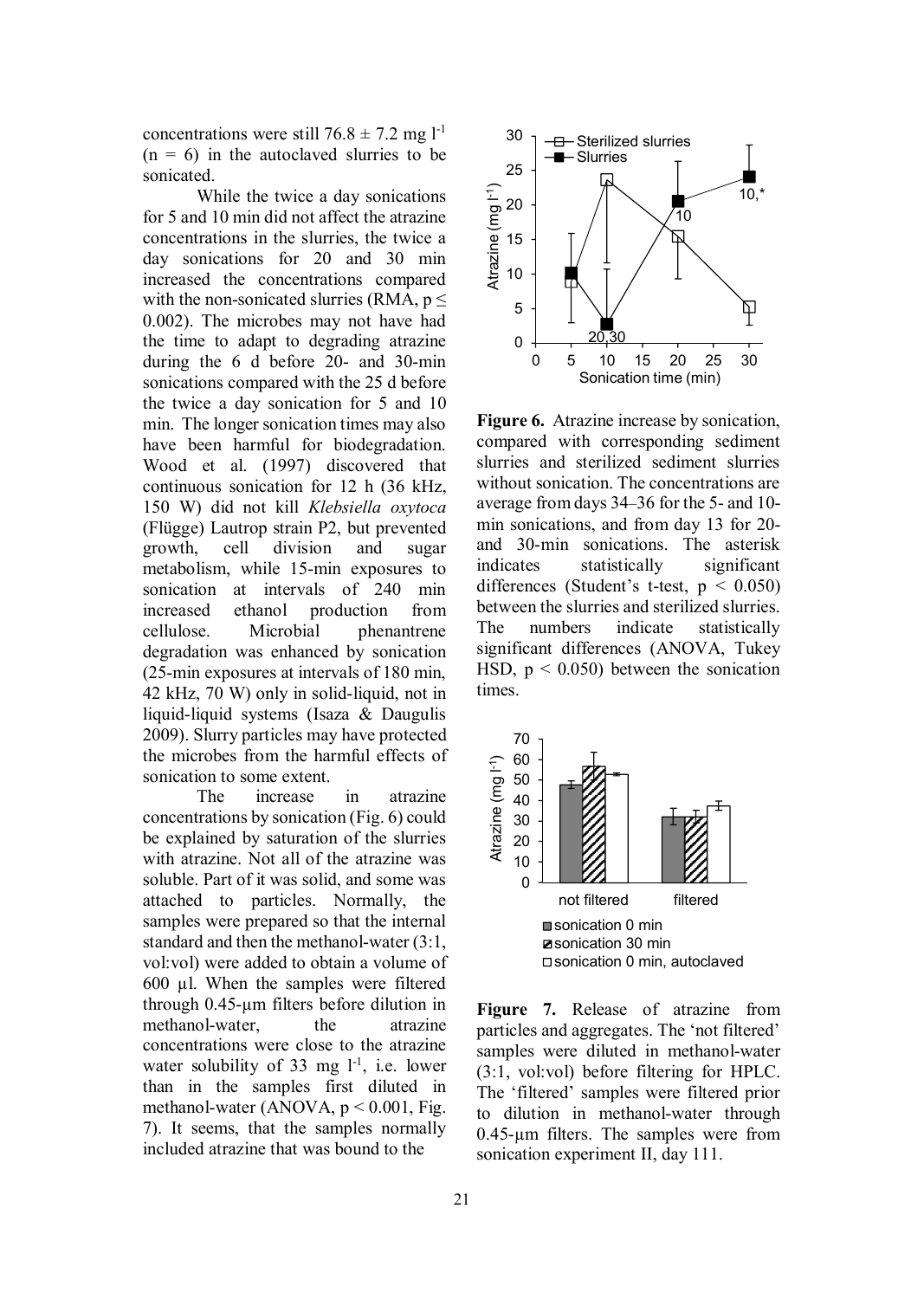particles or aggregates larger than 0.45 μm, released into the methanol. Sonication may have distributed these more evenly in water and released atrazine from sediments.

Sonication for 5, 10, 20 or 30 min once or twice a day at 43 kHz and 320 W in a sonication bath did not decrease the atrazine concentrations below that of the non-sonicated controls, i.e. sonication enhanced neither abiotic nor biotic atrazine dissipation. The sonication horn seemed more efficient at atrazine degradation than the sonication bath, since as much as 75% of the atrazine in the slurry was degraded by a 10-min sonication at 20 kHz and 150 W with the sonication horn (Collings & Gwan 2010, Table 2 in III). Chemical atrazine degradation was enhanced when sonication was combined with other advanced oxidation processes, such as photolysis, photocatalysis and ozonation (Bianchi et al. 2006, Bahena et al. 2008, Xu et al. 2014). Using the sonication horn instead of the bath and finding the right sonication parameters could make sonication a useful method for cleaning atrazine contamination, especially combined with other oxidation methods. Slurry reactors could be a useful application of the sole use of sonication, since as much as 2.5 tonnes of contaminated soil slurry could be treated in a pilot plant in a day (Collings et al. 2010). *In situ* application of sonication could be impractical and also risky, since sonication may result in desorption and therefore increase the mobility of the pesticides.

# **4.4 Use of surfactants in atrazine remediation**

Surfactants have been used to desorb organic contaminants from soil, which has enhanced their biodegradation (Mao et al. 2015, Simpanen et al. 2016). Here, indigenous sediment microbes appeared to degrade atrazine only, when a high concentration of  $100$  mg  $l^{-1}$  was used, compared with the  $20$ - and  $30$ -mg  $1^{-1}$ concentrations. Microbial degradation apparently ceased at  $63.2$  mg  $1^{-1}$  in the sonicated slurries, which is a rather high concentration (III). We assumed that atrazine bioavailability may be limited by its interactions with slurry particles, because atrazine and inorganic/organic colloids form complexes (Meng & Carper 2000, de Jonge et al. 2004). However, adding 0.5% levels of the surfactant methyl- $\beta$ -cyclodextrin to slurries with 30 mg  $1<sup>-1</sup>$  atrazine did not stimulate degradation by indigenous microbes (Fig. 1 in IV), although atrazine solubility was increased 1.5-fold by  $\beta$ -cyclodextrin (de Carvalho & de Matos Alves Pinto 2012). In addition, *Pseudomonas* ADP decreased atrazine concentrations below  $0.5 \text{ mg } 1^{-1}$ equally in the slurries with and without cyclodextrin (Fig. 1 and Table 2 in IV), which implies that bioavailability did not limit degradation by this strain at the concentrations used. Atrazine bioavailability and different surfactant concentrations should be examined and possibly lower atrazine concentrations used to assess whether methyl- $\beta$ cyclodextrin could improve the bioavailability and biodegradation of atrazine. However, the surfactant may be more useful in bioremediation of more hydrophobic compounds. Simpanen et al. (2016) found that methyl- $\beta$ -cyclodextrin was more beneficial in desorption and removal of larger polyaromatic hydrocarbon (PAH) compounds with four or five aromatic rings than PAHs with two or three rings. The surfactants triton X-100 and rhamnolipids have, however, increased atrazine degradation in soil by *Acinetobacter* Brisou & Prévot sp. strain A6 (Singh & Cameotra 2014). The positive effect was observed only, when surfactant concentration was over critical micelle concentration, i.e. micelles were formed.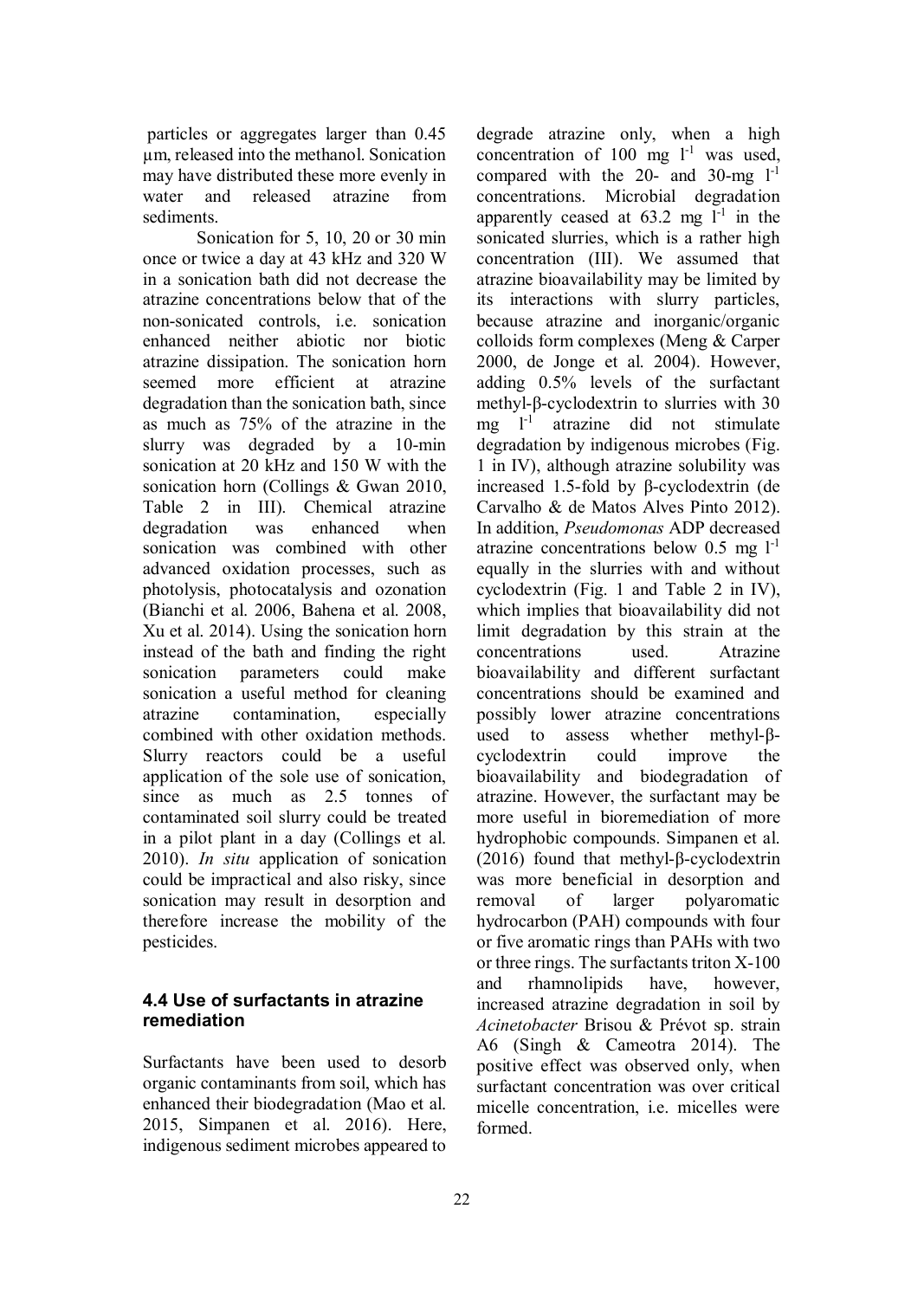#### **4.5 Organic matter additions to sediment slurries**

Addition of peat and a compost-peat-sand (CPS) mixture to vadose zone sediment slurries decreased the atrazine concentrations significantly  $(K-W, p <$ 0.001, Fig. 1 in IV, Table 2). The atrazine concentrations decreased to  $3.14 \pm 1.89$ ;  $0.69 \pm 0.47$  and  $0.06 \pm 0.02$  mg l<sup>-1</sup> (mean  $\pm$  S.D.) in all the slurries and sterilized slurries amended with 5% and 15% CPS and 5% peat, respectively. Peat decreased the concentrations the most, while oxygen did not affect the concentrations. Microbial degradation was not detected, since the sterilized slurries did not differ from the slurries with indigenous microbes. In the end of experiment, some sterilized slurries were contaminated, but their atrazine concentrations did not differ from those in the non-contaminated sterilized slurries. Therefore, the dissipation was assumed to be chemical, i.e. sorption and/or chemical degradation. Organic matter is known to bind atrazine (Dunigan & McIntosh 1971), and adsorption would remove atrazine from the aqueous phase of the slurries. Chemical atrazine degradation in soils has been reported before, even though the dissipation was mostly caused by binding to the soil, and atrazine was not mineralized in the sterilized soil (Kruger et al. 1997, Miller et al. 1997).

Another experiment with atrazine, simazine, hexazinone, dichlobenil and BAM revealed that peat decreased the atrazine, simazine and hexazinone concentrations and half-lives significantly in slurries and sterilized slurries, regardless of the presence or absence of oxygen (K-W, M-W,  $p \le 0.001$ , Fig. 2 in IV, Table 3). CPS decreased the atrazine and simazine concentrations and half-lives (M-W,  $p < 0.001$ , Fig. 2 in IV, Table 3). The dichlobenil concentrations decreased even without organic matter additions. BAM showed only slight or no dissipation. After the experiment, the liquid phases of the slurries were removed and the pesticides extracted from the sediment and peat. The extracted amounts corresponded to  $0.02 \pm 0.01$  μg l<sup>-1</sup> of atrazine,  $0.04 \pm$ 0.02 μg l<sup>-1</sup> of simazine and  $156.1 \pm 72.7$  $\mu$ g l<sup>-1</sup> of hexazinone. This suggests that the dissipation was caused by chemical degradation. The formation of unextractable bound residues can also decrease pesticide concentrations (Gevao et al. 2000), and it has been an important abiotic dissipation route for atrazine (Kruger et al. 1997, Miller et al. 1997).

The significant decrease in atrazine and simazine concentrations implies that peat and CPS could have potential for use in remediation. The application should be carefully planned, however, because the release of organic matter from peat and CPS could pose a risk to groundwater quality. CPS also contains chicken manure, which cannot be applied to drinking-water resources. Pure peat would be better than CPS in remediation. Peat is already used as a biobed component on farms, because it provides sorption capacity, abiotic pesticide degradation and moisture control (Del Pilar Castillo & Torstensson 2007). Biobeds are layers of biomixture, e.g. straw, peat and soil, on top of a clay layer, and their purpose is to hold and degrade pesticides that have spilled during spraying equipment cleaning and filling. Other potential uses of peat, e.g. in permeable reactive barriers, and their risks should be examined, as well as its role in sorption and degradation processes.

#### **4.6 Microbial degradation**

Microbial atrazine degradation was detected in all surface soils, and terbutryn degradation in four soils out of five. There were also indications of microbial degradation in the subsurface sediment slurries sonicated for 10 min twice a day, and the microbial numbers were higher in slurries with 100 mg  $1^{-1}$  atrazine  $[>10^8]$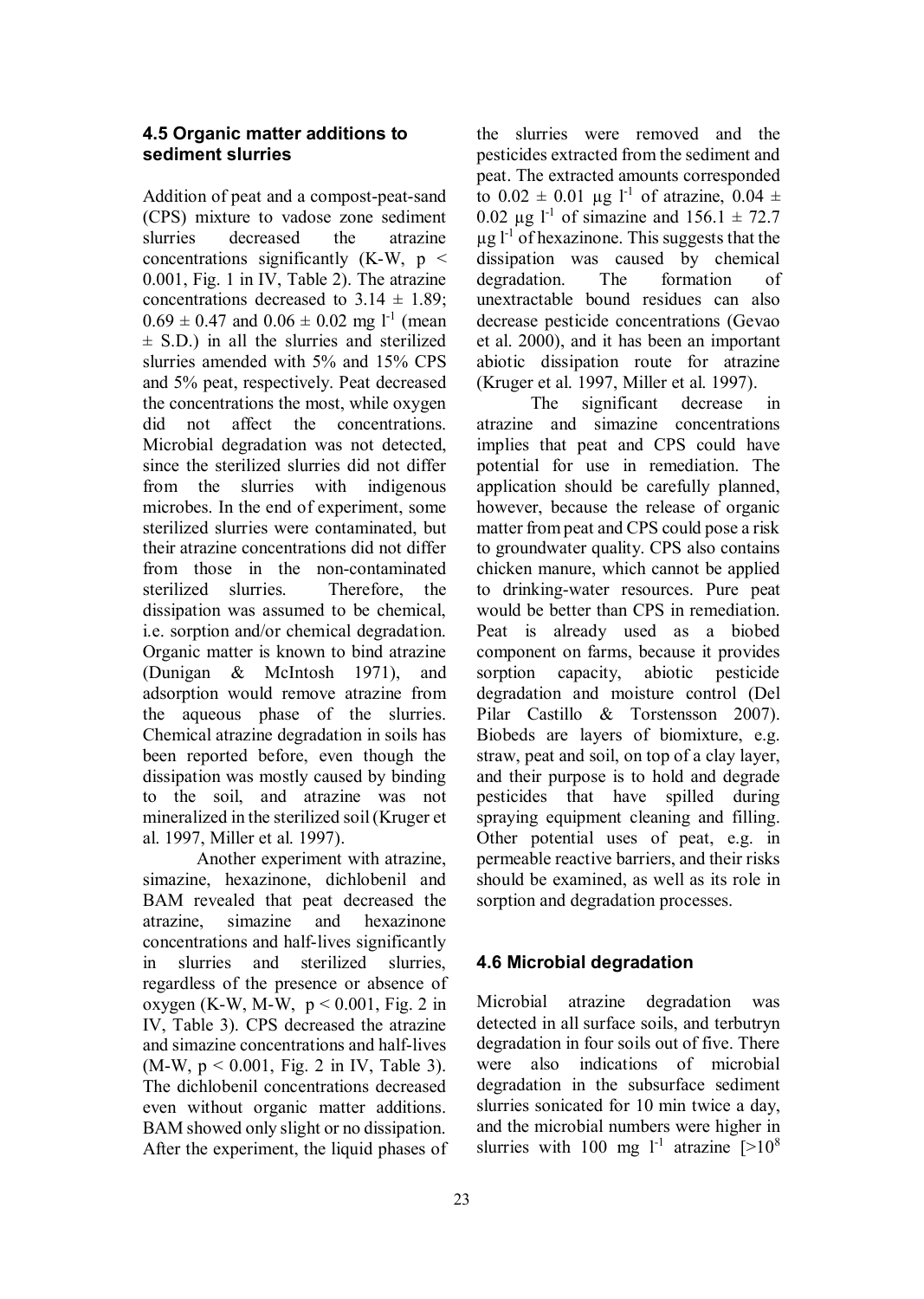colony-forming units (cfu)  $ml^{-1}$ ] than in slurries without atrazine  $(7\times10^4 \text{ cfu ml}^{-1})$ . However, atrazine degradation could not be stimulated by adding surfactant, peat or CPS, and microbial degradation was similarly not detected in the non-amended controls. The right conditions for stimulating degradation may simply not have been found. Previously, Nousiainen et al. (2014) found low copy numbers of atrazine degradation genes in boreal subsoil, even though atrazine mineralization was lacking. Biodegradation was stimulated by adding a carbon source (molasses/ citrate) at 10 °C but not at 30 °C (Nousiainen et al. 2015), i.e. in addition to the nutrients chosen, temperature could also have affected biostimulation success. The presence and activity of degraders is necessary for biodegradation.

*Pseudomonas* ADP significantly degraded atrazine in slurries  $(M-W, p \leq$ 0.001, Fig. 1 in IV). It has been suggested that this strain could be useful in remediation of atrazine-contaminated aquifers that lack intrinsic degradation capacity (Shapir et al. 1998). The addition of sodium citrate may be needed or beneficial in supporting survival of the strain among the indigenous microbial community (Mandelbaum et al. 1995, Silva et al. 2004, Nousiainen et al. 2015), even though in our study citrate was not needed for degradation by *Pseudomonas* ADP. Repeated inoculations also enhanced survival and activity of the inoculated strain (Newcombe & Crowley 1999).

# **5. CONCLUSIONS**

Microbes were important for atrazine degradation in surface soils from the Boreal region, although atrazine also dissipated chemically below the detection limit in four soils out of five. Soil with the lowest amounts of organic matter (1.0 %), carbon, nitrogen, nitrate and nitrite showed the poorest microbial and chemical degradation. Oxygen did not have an overall effect on atrazine halflives, although microbial atrazine degradation in one soil was dependent on oxygen. Terbutryn degradation was best in the presence of microbes and oxygen.

Application of  $2.0\%$  EHC<sup>®</sup> reduced atrazine concentrations chemically  $22\%$  to  $23.3$  mg  $1^{-1}$  in the aerobic, but not in the anaerobic slurries. In water-saturated sediment columns, EHC® decreased the atrazine, DEA and BAM concentrations in groundwater  $(0.016-0.077 \text{ µg } l^{-1})$  below detection for about 1 month. EHC® can probably be used to clean water contaminated with small quantities of the compounds studied, preferably in the presence of oxygen.

Sonication either increased the atrazine concentrations or did not affect them. Sonication did not decrease the concentrations compared with the nonsonicated treatments, which implies that the sonication conditions used did not enhance the microbiological or chemical dissipation of atrazine. However, there was some microbial degradation in slurries sonicated for 10 min twice a day. Enhancing microbial atrazine degradation by sonication was difficult, however. There was also an indication of chemical dissipation in sterilized slurries sonicated for 30 min twice a day. Together with published evidence, it can be concluded that sonication can induce and enhance chemical atrazine degradation. Combining sonication with some other treatment methods could be beneficial. For example, it would be interesting to determine whether the usability of EHC® could be prolonged by sonication.

Atrazine biodegradation by indigenous sediment microbes could not be stimulated with surfactant methyl- $\beta$ cyclodextrin, with the aim of increasing atrazine bioavailability. The right surfactant concentration may not have been used, and the surfactant may be more useful in bioremediation of more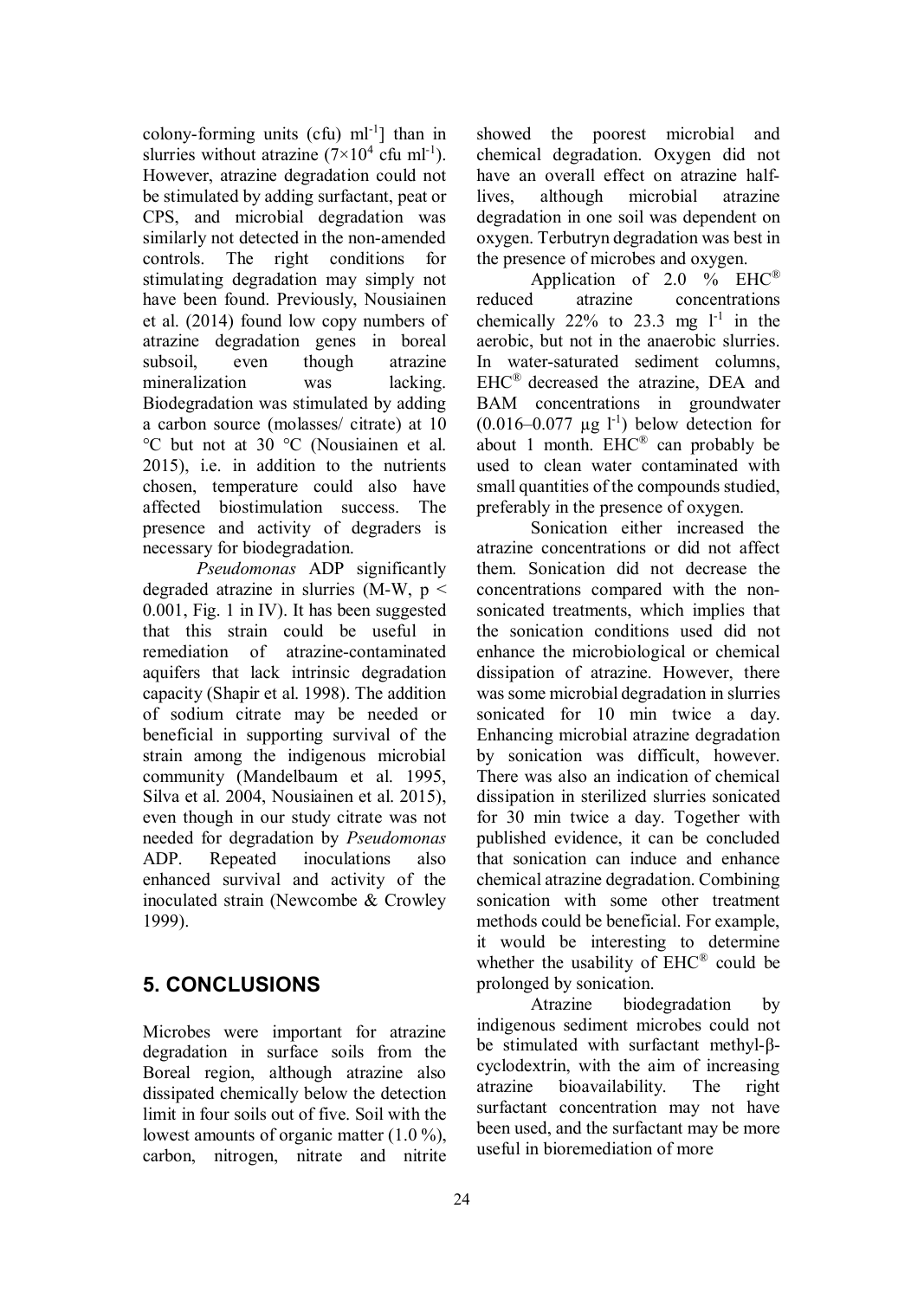hydrophobic contaminants. *Pseudomonas* ADP degraded atrazine even without cyclodextrin. Other surfactants have also increased atrazine biodegradation.

Peat and CPS decreased the concentrations of atrazine and simazine significantly to  $0.03-4.4$  mg  $1^{-1}$ , while peat also decreased the hexazinone concentrations to  $10.5-13.8$  mg  $1^{-1}$ . The dissipation was chemical rather than microbial and was caused by chemical degradation and/or unextractable bound residue formation.

Attempts to stimulate degradation by vadose zone sediment microbes mostly failed, even though there were indications of microbial degradation in the sonication experiment. The right conditions for activating degradation may not have been found or the sediments lacked degradation capacity. *Pseudomonas* ADP decreased the atrazine concentrations significantly to 0.04–0.5 mg  $1<sup>-1</sup>$ , which implies that this strain could be useful in bioremediation, at least at high atrazine concentrations.

Of the treatment methods examined, the addition of peat, CPS and *Pseudomonas* ADP seemed to be the most promising. Peat and CPS should be further studied to gain a better understanding of sorption and degradation processes. Their applicability in remediation of pesticidecontaminated soils, subsoils and groundwater should also be determined. Possible adverse effects to groundwater quality should be examined as well as dissipation/degradation at low, environmentally relevant concentrations.

# **6. ACKNOWLEDGEMENTS**

I want express my gratitude to Docent Merja Kontro for supervising this work. Her flexibility, problem-solving ability and positive feedback made this work easier. Warm thank you also to my other co-authors for their contribution. I thank the pre-examiners Dr. Marja Tuomela and Professor Prosun Bhattacharya for valuable feedback on the thesis. Thank you to my thesis advisory committee: Professor Martin Romantschuk, Docent Kirsten Jørgensen and Dr. Anna-Liisa Kivimäki. It was nice to discuss my research, to get encouragement and also critical comments. I thank Professor Olli Tuovinen for accepting the task of opponent.

I want to thank for all the help I received at the Lahti campus during the process. Thank you, dear colleagues, also for creating nice working atmosphere and making it nice to come to work. Warm thank you to my friends and relatives. Special thanks to mum, dad, brother and sisters, and our loved ones.

I am grateful for the financial support by the Maj and Tor Nessling Foundation, Finnish Water Utilities Development Fund, Ministry of Agriculture and Forestry in Finland, Onni and Hilja Tuovinen Foundation, Finnish Cultural Foundation Päijät-Häme Regional Fund, Maa- ja vesitekniikan tuki ry, Ekokem Oy Ab, Erkki Paasikivi Foundation, Olvi Foundation, and Kolli Foundation. It made this work possible.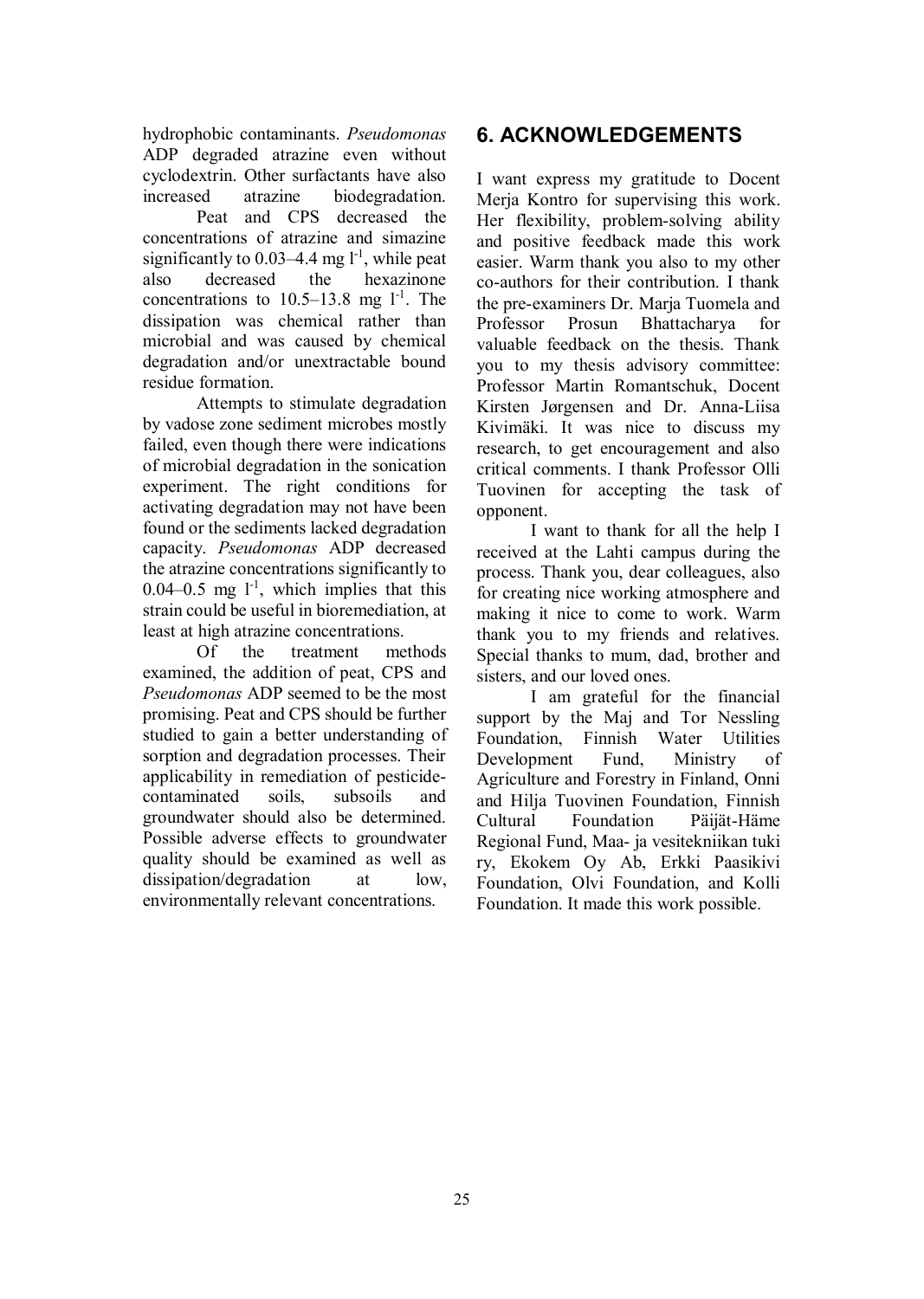# **7. REFERENCES**

- Accinelli, C., Dinelli, G., Vicari, A. & Catizone, P. 2001: Atrazine and metolachlor degradation in subsoils. – *Biol. Fertil. Soil*s 33: 495-500.
- Aelion, C. M. & Mathur, P. P. 2001: Atrazine biodegradation to deisopropylatrazine and deethylatrazine in coastal sediments of different land uses. – *Environ. Toxicol. Chem.* 20 (11): 2411-2419.
- Bahena, C. L., Martínez, S. S., Guzmán, D. M., Del Refugio Ma. & Hernández, T. 2008: Sonophotocatalytic degradation of alazine and gesaprim commercial herbicides in TiO2 slurry. – *Chemosphere* 71 (5): 982- 989.
- Barriuso, E., Koskinen, W.C. & Sadowsky, M.J. 2004: Solvent extraction characterization of bioavailability of atrazine residues in soils. *–J. Agric. Food Chem.* 52:6552-6556.
- Baskaran, S., Bolan, N. S., Rahman, A., Tillman & R. W. 1996: Effect of exogenous carbon on the sorption and movement of atrazine and 2,4-D by soils. – *Aust. J. Soil Res.* 34: 609-622.
- Ben-Hur, M., Letey, J., Farmer, W. J., Williams, C. F. & Nelson, S. D. 2003: Soluble and solid organic matter effects on atrazine adsorption in cultivated soils. – *Soil Sci. Soc. Am. J.* 67: 1140-1146.
- Bianchi, C. L., Pirola, C., Ragaini, V. & Selli, E. 2006: Mechanism and efficiency of atrazine degradation under combined oxidation processes. – *Appl. Catal., B.* 64 (1-2): 131- 138.
- Bollag, J.-M., Blattmann, P. & Laanio, T. 1978: Adsorption and transformation of four substituted anilines in soil. – *J. Agric. Food Chem.* 26: 1302-1306.
- Burkhardt, M., Zuleeg, S., Vonbank, R., Bester, K., Carmeliet, J., Boller, M. & Wangler T. 2012: Leaching of biocides from facades under natural weather. – *Environ. Sci. Technol.* 46: 5497-5503.
- Collings, A. F. & Gwan, P. B. 2010: Ultrasonic destruction of pesticide contaminants in slurries. – *Ultrason. Sonochem*. 17: 1-3.
- Collings, A. F., Gwan, P. B. & Sosa-Pintos, A. P. 2010: Large scale environmental applications of high power ultrasound. – *Ultrason. Sonochem*. 17: 1049-1053.
- De Carvalho, L. B. & de Matos Alves Pinto, L. 2012: Formation of inclusion complexes and controlled release of atrazine using free or silica-anchored ȕ-cyclodextrin. *– J.*

*Inclusion Phenom. Macrocyclic Chem.* 74: 375-381.

- Del Pilar Castillo, M. & Torstensson, L. 2007: Effect of biobed composition, moisture, and temperature on the degradation of pesticides. *– J. Agric. Food Chem.* 55: 5725- 5733.
- De Souza, M. L., Newcombe, D., Alvey, S., Crowley, D. E., Hay, A., Sadowsky, M. J. & Wackett, L. P. 1998: Molecular basis of bacterial consortium: Interspecies catabolism of atrazine. – *Appl. Environ. Microbiol.* 64 (1): 178-184.
- Dubus, I. G., Hollis, J. M. & Brown, C. D. 2000: Pesticides in rainfall in Europe. – *Environ. Pollut.* 110: 331-344.
- Dunigan, E. P. & McIntosh, T. H. 1971: Atrazine-soil organic matter interactions. – *Weed Sci.* 19 (3): 279-282.
- EU. 2006: Official Journal of the European Union. Directive 2006/118/EC on the protection of groundwater against pollution and deterioration.
- Eurostat. 2016: Pesticide sales by major groups, 2014 (Tonnes). http://ec.europa.eu/Eurostat/statisticsexplained/index.php/File:Pesticide\_sales\_b y\_major\_groups, 2014 (Tonnes).png, Accessed 21.11.2016.
- Fenner, K., Canonica, S., Wackett, L. P. & Elsner, M. 2013: Evaluating pesticide degradation in the environment: Blind spots and emerging opportunities. – *Science* 341: 752-758.
- Finnish Meteorological Institute. 2016: Weather in recent years – Normal period 1981-2010. http://en.ilmatieteenlaitos.fi/weather-inrecent-years. Accessed 25 May 2016.
- Gevao, B., Semple, K. T. & Jones, K. C. 2000: Bound pesticide residues in soils: a review. *– Environ. Pollut.* 108: 3-14.
- Geyer, H., Viswanathan, R., Freitag, D. & Korte, F. 1981: Relationship between water solubility of organic chemicals and their bioaccumulation by the alga Chlorella. Chemosphere 10 (11/12): 1307-1313.
- de Jonge, L. W., Kjaergaard, C. & Moldrup, P. 2004: Colloids and colloid-facilitated transport of contaminants in soils: an introduction. – *Vadose Zone J.* 3: 321-325.
- European Union. 1998: Council Directive 98/83/EC on the quality of water intended for human consumption. Official Journal of the European Communities, November 3, 1998.
- Hayes, T. B., Collins, A., Lee, M., Mendoza, M., Noriega, N., Stuart, A. A. & Vonk, A. 2002: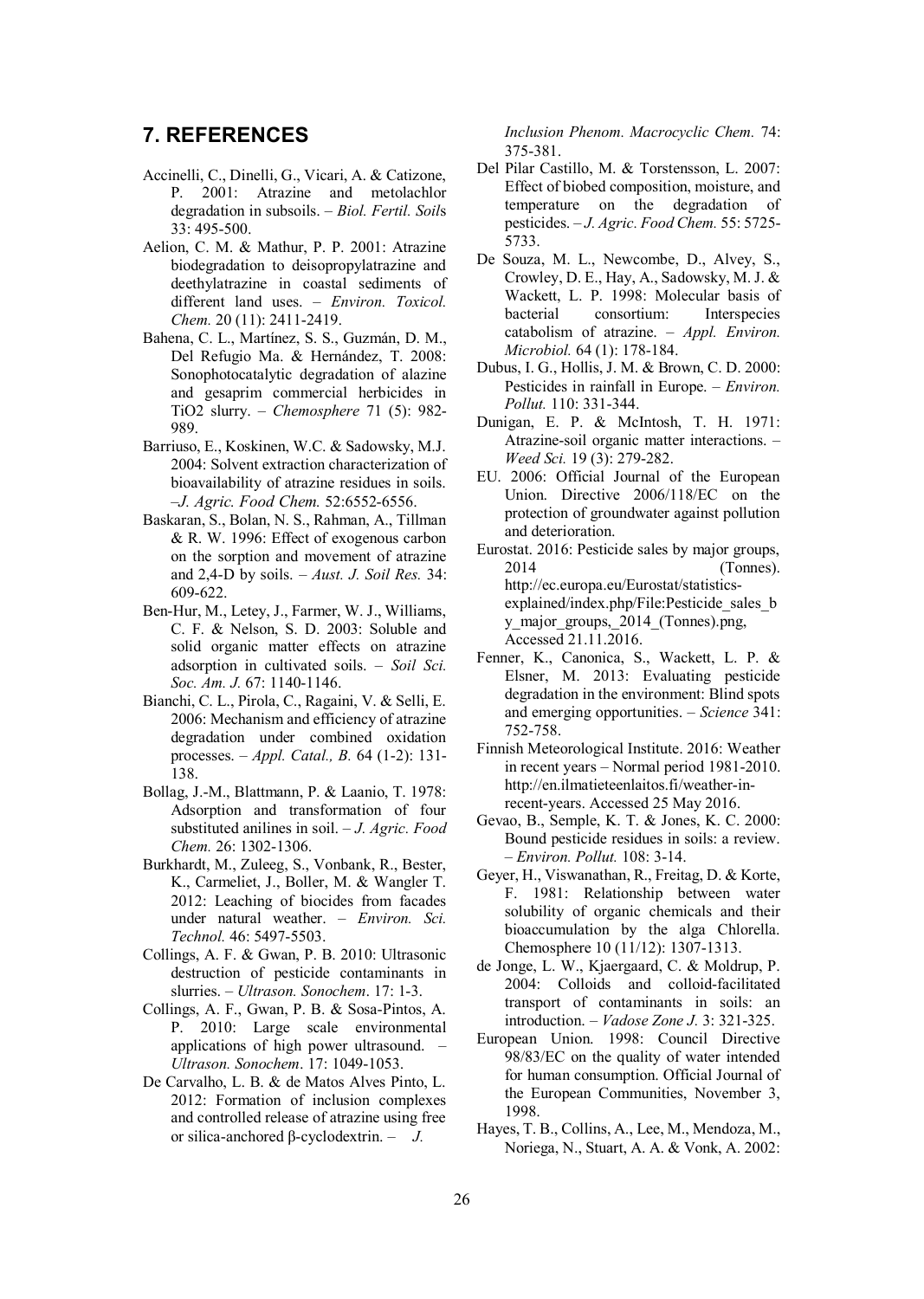- Hermaphroditic, demasculinized frogs after exposure to the herbicide atrazine at low ecologically relevant doses. – *Proc. Natl. Acad. Sci. USA* 99: 5476–5480.
- Hildebrandt, A., Lacorte, S. & Barceló, D. 2007:<br>Assessment of priority pesticides. Assessment of priority pesticides, degradation products, and pesticide adjuvants in groundwaters and top soils from agricultural areas of the Ebro river basin. *–Anal. Bioanal. Chem.* 387: 1459- 1468.
- Holtze, M. S., Sørensen, S. R., Sørensen, J. & Aamand, J. 2008: Microbial degradation of the benzonitrile herbicides dichlobenil, bromoxynil and ioxynil in soil and subsurface environments – Insights into degradation pathways, persistent metabolites and involved degrader organism. – *Environ. Pollut.* 154: 155-168.
- Isaza, P. A. & Daugulis, A.J. 2009: Ultrasonically enhanced delivery and degradation of PAHs in a polymer-liquid partitioning system by a microbial consortium. – *Biotechnol. Bioeng.* 104 (1): 91-101.
- ISO 11885. 1996: Water quality. Determination of 33 elements by inductively coupled plasma atomic emission spectroscopy. – Finnish Standard Association, Helsinki, Finland.
- ISO/CD 22036. 2005: Soil quality. Determination of trace elements in extracts of soil by inductively coupled plasma atomic emission spectrometry (ICP AES). – *International Standard Organisation*.
- Jablonowski, N. D., Hamacher, G., Martinazzo, R., Langen, U., Köppchen, S., Hofmann, D. & Burauel, P. 2010: Metabolism and persistence of atrazine in several field soils with different atrazine application histories. – *J. Agric. Food Chem.* 58: 12869-12877.
- Jenks, B. M., Roeth, F. W., Martin, A. R. & McCallister, D. L. 1998: Influence of surface and subsurface soil properties on atrazine sorption and degradation. – *Weed Sci.* 46 (1): 132-138.
- Johnson-Logan, L. R., Broshears, R. E. & Klaine, S. J. 1992: Partitioning behaviour and the mobility of chlordane in groundwater. – *Environ. Sci. Technol.* 26: 2234-2239.
- Kim, G., Jeong, W. & Choe, S. 2008: Dechlorination of atrazine using zero-valent iron (Fe<sup>0</sup>) under neutral pH conditions.  $-J$ . *Hazard. Mater.* 155:502-506.
- Kolpin, D.W., Thurman, E.M. & Linhart, S.M. 1998: The environmental occurrence of

herbicides: The importance of degradates in ground water. *– Arch. Environ. Contam. Toxicol.* 35: 385-390.

- Kookana, R., Holz, G., Barnes, C., Bubb, K., Fremlin, R. & Boardman, B. 2010: Impact of climatic and soil conditions on environmental fate of atrazine used under plantation forestry in Australia. – *J. Environ. Manage.* 91: 2649-2656.
- Koskinen, W. C. & Cheng, H. H. 1982: Elimination of Aerobic Degradation During Characterization of Pesticide Adsorption— Desorption in Soil. – *Soil Sci. Soc. Am. J.* 46: 256-259.
- Kruger, E.L. 1996: Enhanced degradation of pesticide wastes in soil: implications for bioremediation of agrochemical dealer sites. *Dissertation for the Doctoral Degree.* Ames: Iowa State University.
- Kruger, E. L., Rice, P. J., Anhalt, J. C., Anderson, T. A. & Coats, J. R. 1997: Comparative fates of atrazine and deethylatrazine in sterile and nonsterile soils. *– J. Environ. Qual.* 26 (1): 95-101.
- Krutz, L. J., Shaner, D. L., Weaver, M. A., Webb, R. M. T., Zablotowicz, R. M., Reddy, K. N., Huang, Y. & Thomson, S. J. 2010: Agronomic and environmental implications of enhanced *s*-triazine degradation. *– Pest Manage. Sci.* 66: 461- 481.
- Lazorko-Connon, A. & Achari, G. 2009: Atrazine: its occurrence and treatment in water. *–Environ. Rev.* 17: 199-214.
- Lechón, Y., Sanchez-Brunete, C. & Tadeo, J. 1997: Influence of the laboratory incubation method on chlorotoluron and terbutryn degradation in soil. – *J. Agric. Food Chem*. 45:951-954.
- Lewis, E., Silburn, D. M., Kookana, R. S. & Shaw, M. 2016: Pesticide bahavior, fate, and effects in the tropics: An overview of the current state of knowledge. – *J. Agric. Food Chem.* 64: 3917-3924.
- Liu, X., Ecarnot, M. & Kontro, M. H. 2015: The physicochemical conditions of isolation source determine the occurence of Pseudomonas fluorescens group species. – *Ann. Microbiol*. 65: 2363-2377.
- Ma, L., Chen, S., Yuan, J., Yang, P., Liu, Y. & Stewart, K. 2017: Rapid biodegradation of atrazine by *Ensifer* sp. strain and its degradation genes. – *Int. Biodeterior. Biodegrad.* 116: 133-140.
- Maloschik, E., Ernst, A., Hegedüs, G., Darvas, B. & Székács, A. 2007: Monitoring water-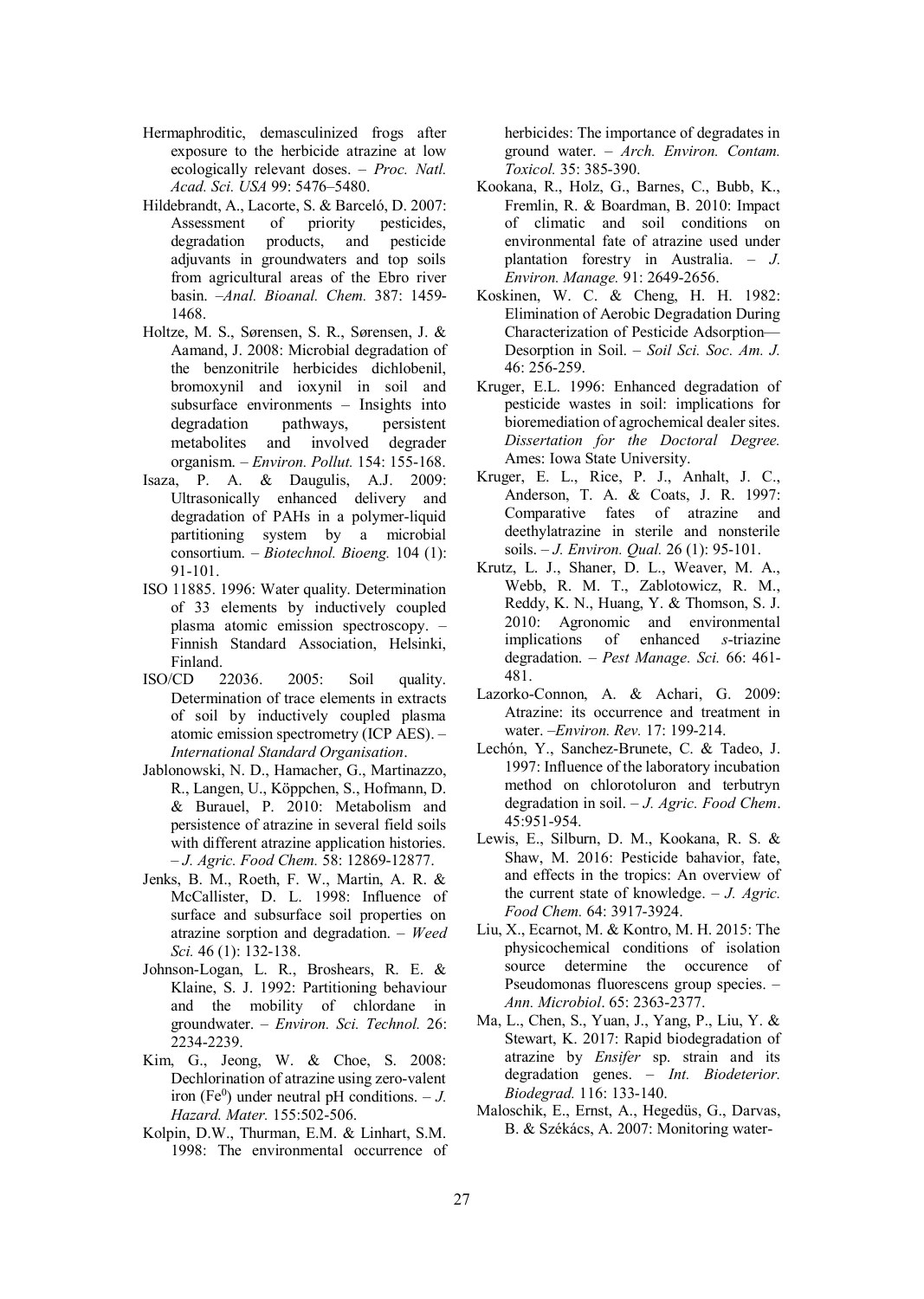- polluting pesticides in Hungary.  *Microchem. J..* 85: 88-97.
- Mandelbaum, R. T., Wackett, L. P. & Allan, D. L. 1993: Rapid hydrolysis of atrazine to hydroxyatrazine by soil bacteria. – *Environ. Sci. Technol.* 27: 1943-1946.
- Mandelbaum, R. T., Allan, D. L. & Wackett, L. P. 1995: Isolation and characterization of a Pseudomonas sp. that mineralizes the striazine herbicide atrazine. – *Appl. Environ. Microbiol.* 61 (4): 1451-1457.
- Mao, X., Jiang, R., Xiao, W. & Yu, J. 2015: Use of surfactants for the remediation of contaminated soils: A review. – *J. Hazard. Mater.* 285: 419-435.
- Mattsson, M. K., Liu, X., Yu, D. & Kontro, M. H. 2015: Depth, soil type, water table, and site effects on microbial community composition in sediments of pesticidecontaminated aquifer. – *Environ. Sci. Pollut. Res.* 22: 10263-10279.
- Meng, Z. & Carper, R. 2000: Effects of hydration on the molecular structure of metal ion-atrazine dimer complexes: a MOPAC (PM3) study. – *J. Mol. Struct.: THEOCHEM* 531: 89-98.
- Miller, J. L., Wollum III, A. G. & Weber, J. B. 1997: Degradation of carbon-14-atrazine and carbon-14-metolachlor in soil from four depths. – *J. Environ. Qual*. 26 (3): 633-638.
- Mudhoo, A. & Garg, V. K. 2011: Sorption, transport and transformation of atrazine in soils, minerals and composts: a review. – *Pedosphere* 21: 11-25.
- Muir, D. C. G. & Yarechewski, A. L. 1982: Degradation of terbutryn in sediments and water under various redox conditions. – *J. Environ. Sci. Health, Part B* 17: 363–380.
- Mulbry, W. W., Zhu, H., Nour, S. M. & Topp, E. 2002: The triazine hydrolase gene *trz*N from *Nocardioides* sp. strain C190: Cloning and construction of gene-specific primers. *– FEMS Microbiol. Lett.* 206: 75-79.
- Mulligan, C. N. & Yong, R. N. 2004: Natural attenuation of contaminated soils. *– Environ. Int.* 30: 587-601.
- Nagy, I., Compernolle, F., Ghys, K. Vanderleyden, J. & de Mot, R. 1995: A single cytochrome P-450 system is involved in degradation of the herbicides EPCT (sethyl dipropylthiocarbamate) and atrazine by *Rhodococcus* sp. strain NI86/21. *– Appl. Environ. Microbiol.* 61 (5): 2056-2060.
- Navarro, S., Vela, N. & Navarro, G. 2007: Review. An overview on the environmental behaviour of pesticide residues in soil. *–*

*Spanish Journal of Agricultural Research* 5 (3): 357-375.

- Newcombe, D. A., & Crowley, D. E. 1999: Bioremediation of atrazine-contaminated soil by repeated applications of atrazinedegrading bacteria. – *Appl. Microbiol. Biotechnol.* 51: 877-882.
- Nousiainen, A. O., Björklöf, K., Sagarkar, S., Mukherjee, S., Purohit, H. J., Kapley, A. & Jørgensen, K. S. 2014: Atrazine degradation in boreal non-agricultural subsoil and tropical agricultural soil. – *J. Soils Sediments* 14:1179-1188.
- Nousiainen, A. O., Björklöf, K., Sagarkar, S., Nielsen, J. L., Kapley, A. & Jørgensen, K. S. 2015: Bioremediation strategies for removal of residual atrazine in the boreal groundwater zone. – *Appl. Microbiol. Biotechnol.* 99: 10249-10259.
- Obiri-Nyarko, F., Grajale-Mesa, S. J. & Malina, G. 2014: An overview of permeable reactive barriers for in situ sustainable groundwater remediation. *–Chemosphere* 111: 243-259.
- Ostrofsky, E. B., Traina, S. J. & Tuovinen, O. H. 1997: Variation in atrazine mineralization rates in relation to agricultural management practice. – *J. Environ. Qual.* 26 (3): 647- 657.
- Pearson R. 2006: *In situ* remediation of atrazine contaminated groundwater. – PhD. thesis. Cranfield University, School of Water Sciences.
- Poulier, G., Lissalde, S., Charriau, A., Buzier, R., Cleriers, K., Delmas, F., Mazzella, N. & Guilbaud, G. 2015: Estimates of pesticide concentrations and fluxes in two rivers of an extensive French multi-agricultural watershed: application of the passive sampling strategy. *– Environ. Sci. Pollut. Res.* 22: 8044-8057.
- Pukkila, V., Gustafsson, J., Tuominen, J., Aallonen, A. & Kontro, M. H. 2009: The most-probable-number enumeration of dichlobenil and 2,6-dichlorobenzamide (BAM) degrading microbes in Finnish aquifers. – *Biodegradation* 20: 679-686.
- Pukkila, V. & Kontro, M. H. 2014: Dichlobenil and 2,6-dichlorobenzamide (BAM) dissipation in topsoil and deposits from groundwater environment within the boreal region in southern Finland. – *Environ. Sci. Pollut. Res.* 21: 2289-2297.
- Ralebitso, T. K., Senior, E. & van Verseveld, H. W. 2002: Microbial aspects of atrazine degradation in natural environments. – *Biodegradation* 13: 11-19.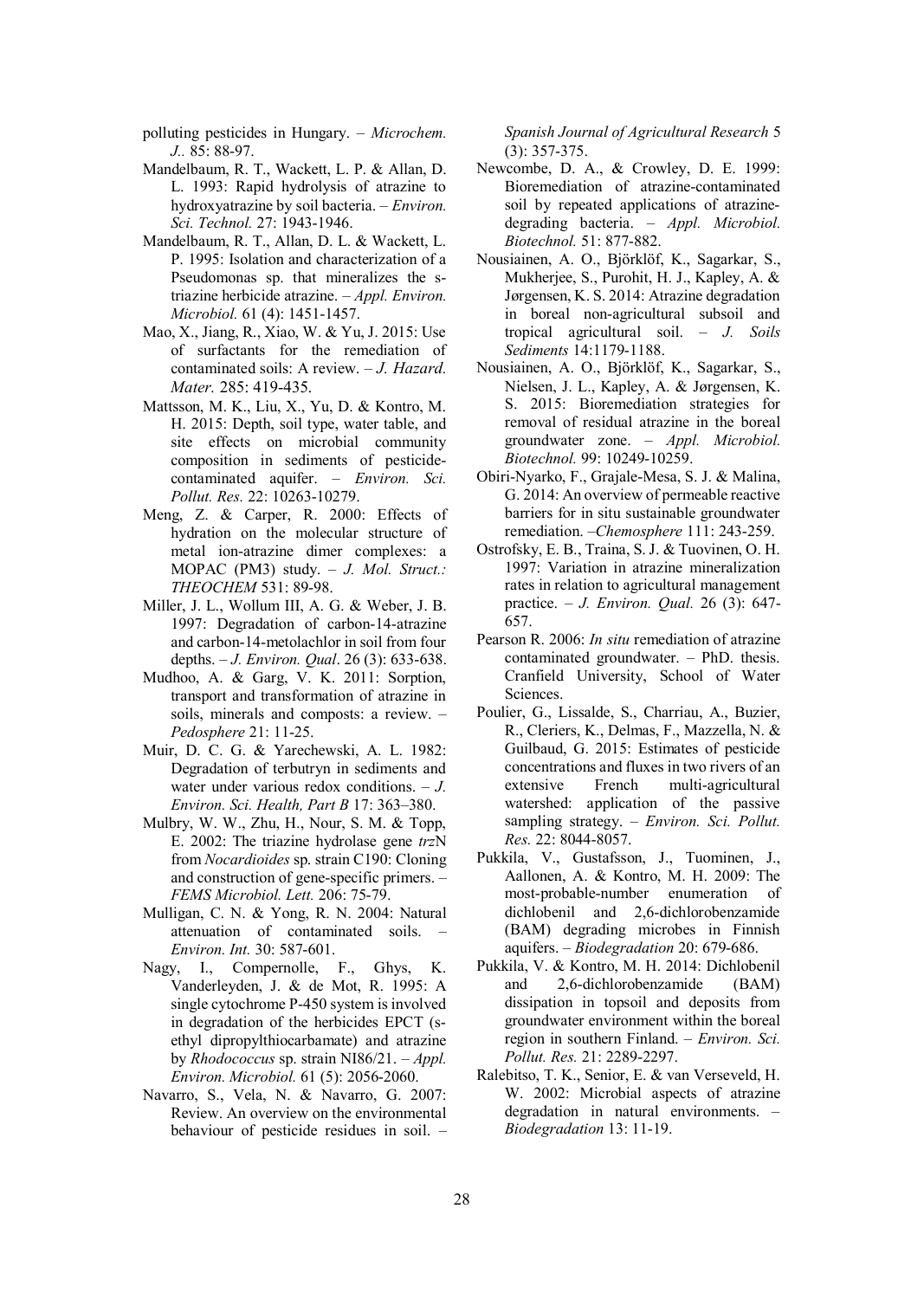- Rodrigo, M. A., Oturan, N. & Oturan, M. A. 2014: Electrochemically assisted remediation of pesticides in soils and water: a review. *– Chem. Rev.* 114: 8720-8745.
- Sarmah, A. K., Müller, K. & Ahmad, R. 2004: Fate and behavior of pesticides in the agroecosystem – a review with a New Zealand perspective. *– Aust. J. Soil Res.* 42: 125-154.
- Seech, A., Bolanos-Shaw, K., Hill, D. & Molin, J. 2008: *In situ* bioremediation of pesticides in soil and groundwater. – *Remediation* 19  $(1): 87-98.$
- Shapir, N., Mandelbaum, R. T. & Jacobsen, C. S. 1998: Rapid atrazine mineralization under denitrifying conditions by *Pseudomonas* sp. strain ADP in aquifer sediments. – *Environ. Sci. Technol.* 32: 3789-3792.
- Silva, E., Fialho, A. M., Sa-Correia, I., Burns, R. G. & Shaw, L. J. 2004: Combined bioaugmentation and biostimulation to cleanup soil contaminated with high concentrations of atrazine. – *Environ. Sci. Technol.* 38: 632-637.
- Simpanen, S., Mäkelä, R., Mikola, J., Silvennoinen, H. & Romantschuk, M. 2016: Bioremediation of creosote contaminated soil in both laboratory and field scale: Investigating the ability of methyl- $\beta$ cyclodextrin to enhance biostimulation. *– Int. Biodeterior. Biodegrad.* 106: 117-126.
- SFS 5505. 1988: Determination of inorganic and organic nitrogen in waste water. Modified Kjeldahl method. – *Finnish Standards Association SFS*, Helsinki, Finland.
- SFS-EN 1484. 2012: Water analysis. Guidelines for the determination of total organic carbon (TOC) and dissolved organic carbon (DOC). – Finnish Standards Association SFS, Helsinki, Finland.
- SFS-EN 13039. 2000: Soil improvers and growing media. Determination of organic matter content and ash. *– Finnish Standards Association SFS*, Helsinki, Finland.
- SFS-EN 13040. 2000: Soil improvers and growing media. Sample preparation for chemical and physical tests, determination of dry matter content, moisture content and laboratory compacted bulk density. *– Finnish Standards Association* Helsinki, Finland.
- SFS-EN ISO 10304-1. 1995: Water quality. Determination of dissolved fluoride, chloride, nitrite, orthophosphate, bromide, nitrate and sulphate ions, using liquid chromatography of ions. Part 1: Method for

water with low contamination. – *Finnish Standards Association SFS*, Helsinki, Finland.

- SFS-EN ISO 10304-2. 1997: Water quality. Determination of dissolved anions by liquid chromatography of ions. Part 2: Determination of bromide, chloride, nitrate, nitrite, orthophosphate and sulphate in waste water. – *Finnish Standards Association SFS*, Helsinki, Finland.
- Singh, A. K. & Cameotra, S. S. 2014: Influence of microbial and synthetic surfactant on the biodegradation of atrazine. *– Environ. Sci. Pollut. Res.* 21: 2088-2097.
- Singh, B. & Singh, K. 2016: Microbial degradation of herbicides. *– Crit. Rev. Microbiol.* 42 (2): 245-261.
- Talja, K. M., Kaukonen, S., Kilpi-Koski, J., Malin, I., Kairesalo, T., Romantschuk, M., Tuominen, J. & Kontro, M. H. 2008: Atrazine and terbutryn degradation in the deposits from groundwater environment within the boreal region in Lahti, Finland. *– J. Agric. Food Chem.* 56: 11962-11968.
- Tomlin, C.D.S. 2000. Atrazine / Dichlobenil / Simazine / Terbutryn / Hexazinone / Propazine. In: A world compendium. The Pesticide manual: 42-43, 267-268, 836-837, 883-884. British crop protection council. Page Bros. Norwich.
- Topp, E., Mulbry, W. M., Zhu, H., Nour, S. M. & Cuppels, D. 2000: Characterization of striazine herbicides metabolism by a *Nocardioides* sp. isolated from agricultural soils. – *Appl. Environ. Microbiol.* 66 (8): 3134-3141.
- Tosco, T., Papini, M. P., Viggi, C. C. & Sethi, R. 2014: Nanoscale zerovalent iron particles for groundwater remediation: a review. – *J. Cleaner Prod.* 77: 10-21.
- Udiković-Kolić, N., Scott, C. & Martin-Laurent, F. 2012: Evolution of atrazine-degrading capabilities in the environment. *– Appl. Microbiol. Biotechnol.* 96: 1175-1189.
- Vidali, M. 2001: Bioremediation. An overview. *– Pure Appl. Chem*. 73 (7): 1163-1172.
- Vuorimaa, P., Kontro, M., Rapala, J., & Gustafsson, J. 2007: Torjunta-aineiden esiintyminen pohjavedessä. Loppuraportti. Suomen ympäristö, 42. Suomen ympäristökeskus.
- Wood, B. E., Aldrich, H. C. & Ingram, L. O. 1997: Ultrasound stimulates ethanol production during the simultaneous saccharification and fermentation of mixed waste office paper. – *Biotechnol. Prog.* 13: 232–237.